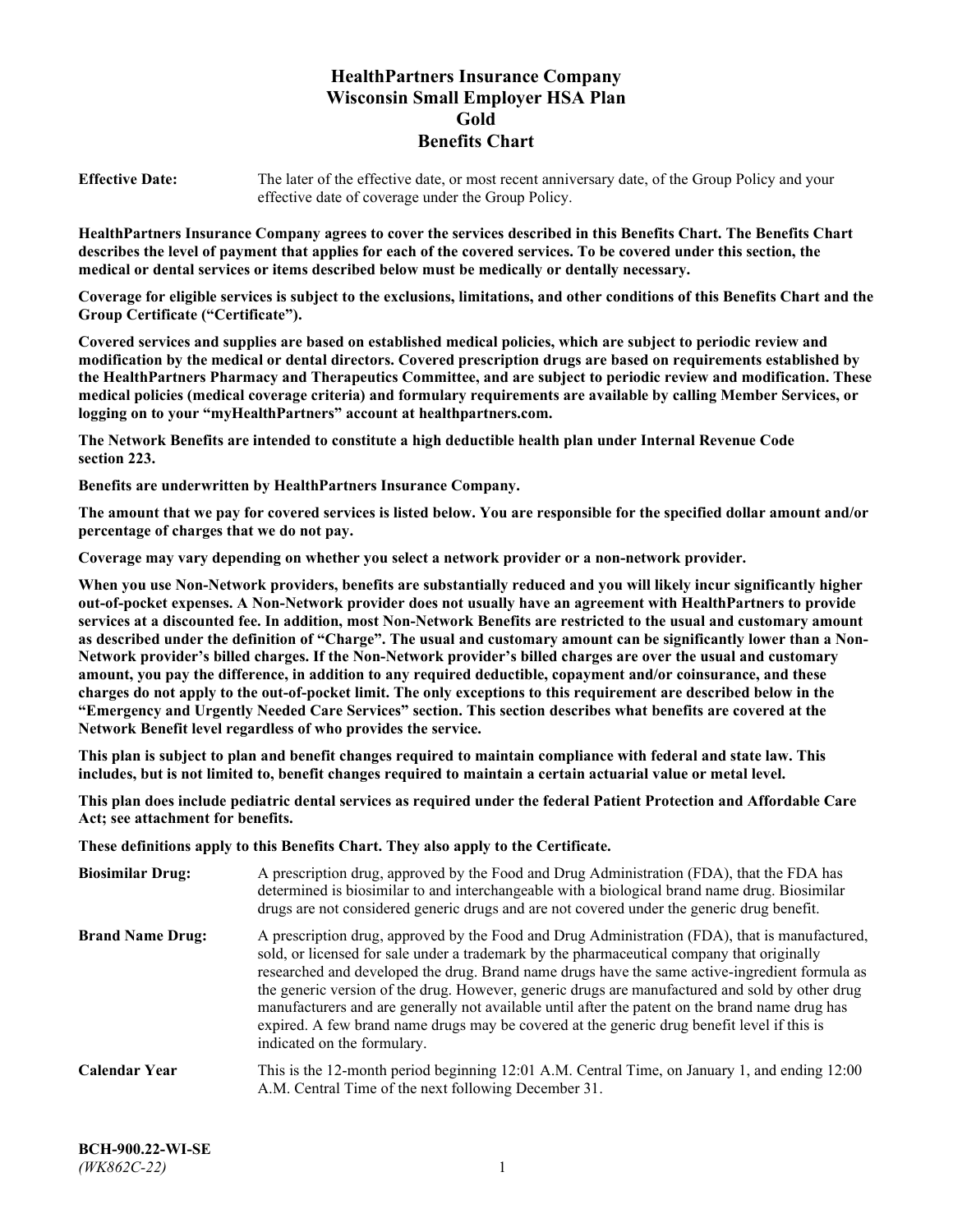| <b>Charge:</b> | For covered services delivered by a network provider, this is the provider's discounted fee for a<br>given medical/surgical service, procedure or item.                                                                                                                                                                                                                                                                                                                                                                                                                                                                                                                                                                 |
|----------------|-------------------------------------------------------------------------------------------------------------------------------------------------------------------------------------------------------------------------------------------------------------------------------------------------------------------------------------------------------------------------------------------------------------------------------------------------------------------------------------------------------------------------------------------------------------------------------------------------------------------------------------------------------------------------------------------------------------------------|
|                | For covered services delivered by non-network providers, a contracted rate may apply if such<br>arrangement is available to HealthPartners.                                                                                                                                                                                                                                                                                                                                                                                                                                                                                                                                                                             |
|                | For the usual and customary charge for covered services delivered by non-network providers, our<br>payment is calculated using one of the following options, depending on availability: 1) a<br>percentage of the Medicare fee schedule; 2) a comparable schedule if the service is not on the<br>Medicare fee schedule; or 3) a commercially reasonable rate for such service if a fee schedule is<br>not available.                                                                                                                                                                                                                                                                                                   |
|                | The usual and customary charge is the maximum amount allowed that we consider in the<br>calculation of the payment of charges incurred for certain covered services. You must pay for any<br>charges above the usual and customary charge, and they do not apply to the out-of-pocket limit.                                                                                                                                                                                                                                                                                                                                                                                                                            |
|                | A charge is incurred for covered ambulatory medical and surgical services, on the date the service<br>or item is provided. A charge is incurred for covered inpatient services, on the date of admission to<br>a hospital. To be covered, a charge must be incurred on or after your effective date and on or<br>before the termination date.                                                                                                                                                                                                                                                                                                                                                                           |
|                | Copayment/Coinsurance: The specified dollar amount, or percentage, of charges incurred for covered services, which we do<br>not pay, but which you must pay, each time you receive certain medical services, procedures or<br>items. Our payment for those covered services or items begins after the copayment or coinsurance<br>is satisfied. Covered services or items requiring a copayment or coinsurance are specified in this<br>Benefits Chart.                                                                                                                                                                                                                                                                 |
|                | For services provided by a network provider:<br>An amount which is listed as a flat dollar copayment is applied to a network provider's discounted<br>charge for a given service. However, if the network provider's discounted charge for a service or<br>item is less than the flat dollar copayment, you will pay the network provider's discounted charge.<br>An amount which is listed as a percentage of charges or coinsurance is based on the network<br>provider's discounted charges, calculated at the time the claim is processed, which may include an<br>agreed upon fee schedule rate for case rate or withhold arrangements.                                                                            |
|                | For services provided by a non-network provider:<br>Any copayment or coinsurance is applied to the lesser of the provider's charges or the usual and<br>customary charge for a service.                                                                                                                                                                                                                                                                                                                                                                                                                                                                                                                                 |
|                | A copayment or coinsurance is due at the time a service is provided, or when billed by the<br>provider. The copayment or coinsurance applicable for a scheduled visit with a HealthPartners<br>network provider will be collected for each visit, late cancellation and failed appointment.                                                                                                                                                                                                                                                                                                                                                                                                                             |
| Deductible:    | The specified dollar amount of charges incurred for covered services, which we do not pay, but an<br>enrollee or a family has to pay first in a calendar year. Our payment for those services or items<br>begins after the deductible is satisfied. For network providers, the amount of the charges that apply<br>to the deductible are based on the network provider's discounted charges, calculated at the time<br>the claim is processed, which may include an agreed upon fee schedule rate for case rate or<br>withhold arrangements. For non-network providers, the amount of charges that apply to the<br>deductible are the lesser of the provider's charges or the usual and customary charge for a service. |
|                | Any amounts paid or reimbursed by a third party, including but not limited to: point of service<br>rebates, manufacturer coupons, manufacturer debits cards or other forms of direct reimbursement<br>to an Insured for a product or service, will not apply toward your deductible, to the extent<br>permitted under state and federal law.                                                                                                                                                                                                                                                                                                                                                                            |
|                | Your plan has an embedded deductible. This means once an Insured meets the individual<br>deductible, the plan begins paying benefits for that person. If two or more members of the family<br>meet the family deductible, the plan begins paying benefits for all members of the family,<br>regardless of whether each Insured has met the individual deductible. However, an Insured may<br>not contribute more than the individual deductible toward the family deductible.                                                                                                                                                                                                                                           |
|                | All services are subject to the deductible unless otherwise indicated below in this Benefits Chart.                                                                                                                                                                                                                                                                                                                                                                                                                                                                                                                                                                                                                     |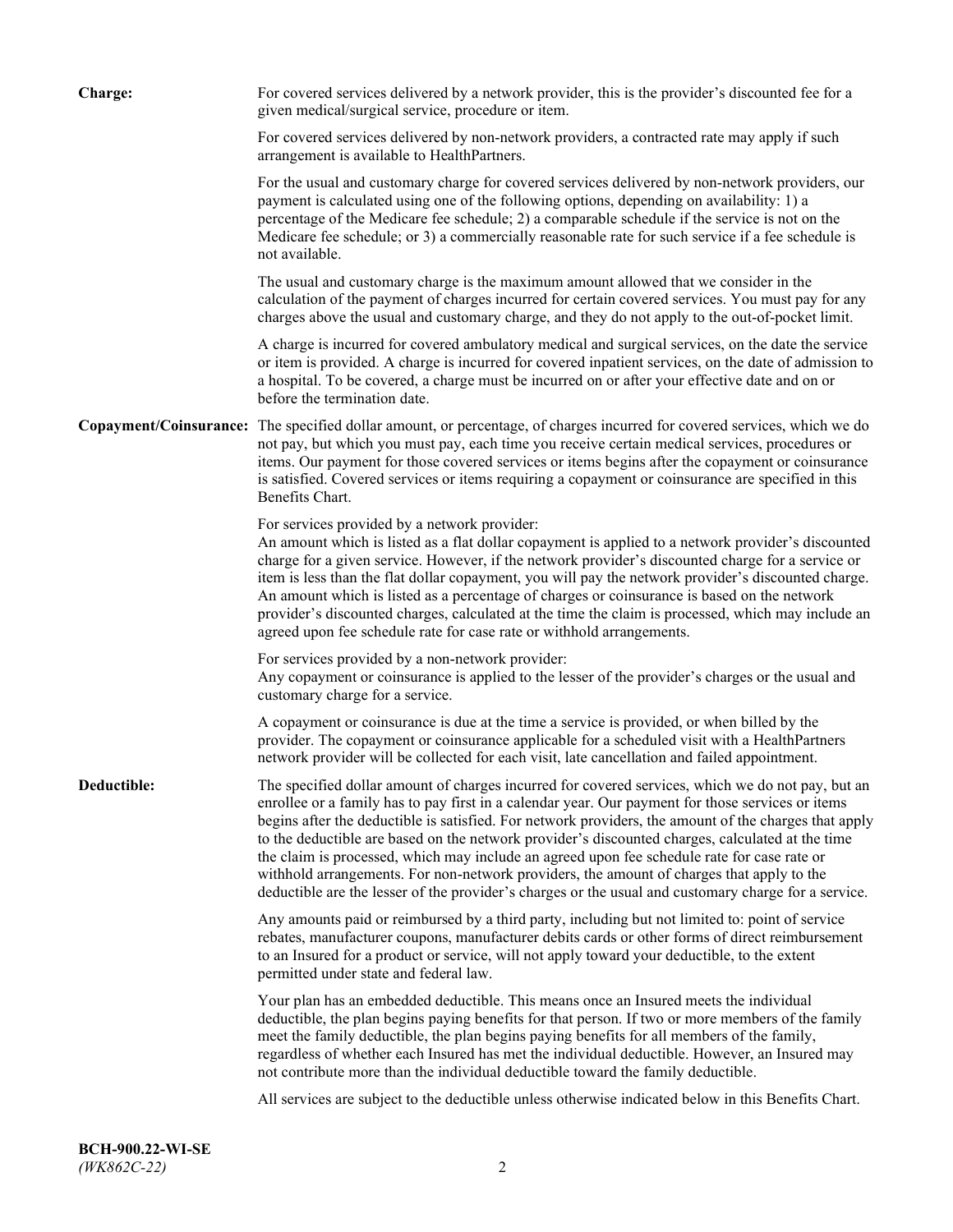| Formulary:                                 | This is a current list, which may be revised from time to time, of prescription drugs, medications,<br>equipment and supplies covered by us as indicated in this Benefits Chart which are covered at the<br>highest benefit level. Some drugs on the formulary may require prior authorization to be covered<br>as formulary drugs. The formulary, and information on drugs that require prior authorization, are<br>available by calling Member Services, or logging on to your "myHealthPartners" account at<br>healthpartners.com. |
|--------------------------------------------|---------------------------------------------------------------------------------------------------------------------------------------------------------------------------------------------------------------------------------------------------------------------------------------------------------------------------------------------------------------------------------------------------------------------------------------------------------------------------------------------------------------------------------------|
| <b>Generic Drug:</b>                       | A prescription drug, approved by the Food and Drug Administration (FDA), that the FDA has<br>determined is comparable to a brand name drug product in dosage form, strength, route of<br>administration, quality, intended use and documented bioequivalence. Generally, generic drugs<br>cost less than brand name drugs. Some brand name drugs may be covered at the generic drug<br>benefit level if this is indicated on the formulary.                                                                                           |
| <b>Lifetime Maximum</b><br><b>Benefit:</b> | The specified coverage limit actually paid by us for services and/or charges incurred by you for any<br>given procedure or diagnosis. Payment of benefits under this Benefits Chart ceases when that lifetime<br>maximum benefit is reached. You have to pay for any subsequent charges.                                                                                                                                                                                                                                              |
| <b>Non-Formulary Drug:</b>                 | This is a prescription drug, approved by the Food and Drug Administration (FDA), that is not on<br>the formulary, is medically necessary and is not investigative or experimental or otherwise<br>excluded under the Certificate.                                                                                                                                                                                                                                                                                                     |
| <b>Out-of-Pocket Expenses:</b>             | You pay the specified copayments/coinsurance and deductibles applicable for particular services,<br>subject to the out-of-pocket limit described below. These amounts are in addition to the monthly<br>premium payments.                                                                                                                                                                                                                                                                                                             |
| <b>Out-of-Pocket Limit:</b>                | You pay the copayments/coinsurance and deductibles for covered services, to the individual or<br>family out-of-pocket limit. Thereafter we cover 100% of the charges incurred for all other covered<br>services, for the rest of the calendar year. You pay amounts greater than the out-of-pocket limit if<br>you exceed any lifetime maximum benefit or any visit or day limits.                                                                                                                                                    |
|                                            | Non-Network Benefits above the usual and customary charge (see definition of charge above) do<br>not apply to the out-of-pocket limit.                                                                                                                                                                                                                                                                                                                                                                                                |
|                                            | Non-Network Benefits for transplant surgery do not apply to the out-of-pocket limit.                                                                                                                                                                                                                                                                                                                                                                                                                                                  |
|                                            | Any amounts paid or reimbursed by a third party, including but not limited to: point of service<br>rebates, manufacturer coupons, manufacturer debit cards or other forms of direct reimbursement to<br>an Insured for a product or service, will not apply as an out-of-pocket expense, to the extent<br>permitted under state and federal law.                                                                                                                                                                                      |
|                                            | You are responsible to keep track of the out-of-pocket expenses. Contact Member Services for<br>assistance in determining the amount paid by the enrollee for specific eligible services received.<br>Claims for reimbursement under the out-of-pocket limit provisions are subject to the same time<br>limits and provisions described under the "Claims Provisions" section of the Certificate.                                                                                                                                     |
| <b>Specialty Drug List:</b>                | This is a current list, which may be revised from time to time, of prescription drugs, medications,<br>equipment and supplies, which are typically bio-pharmaceuticals. The purpose of a specialty drug<br>list is to facilitate enhanced monitoring of complex therapies used to treat specific conditions.<br>Specialty drugs are covered by us as indicated in this Benefits Chart. The specialty drug list is<br>available by calling Member Services, or logging on to your "myHealthPartners" account at<br>healthpartners.com. |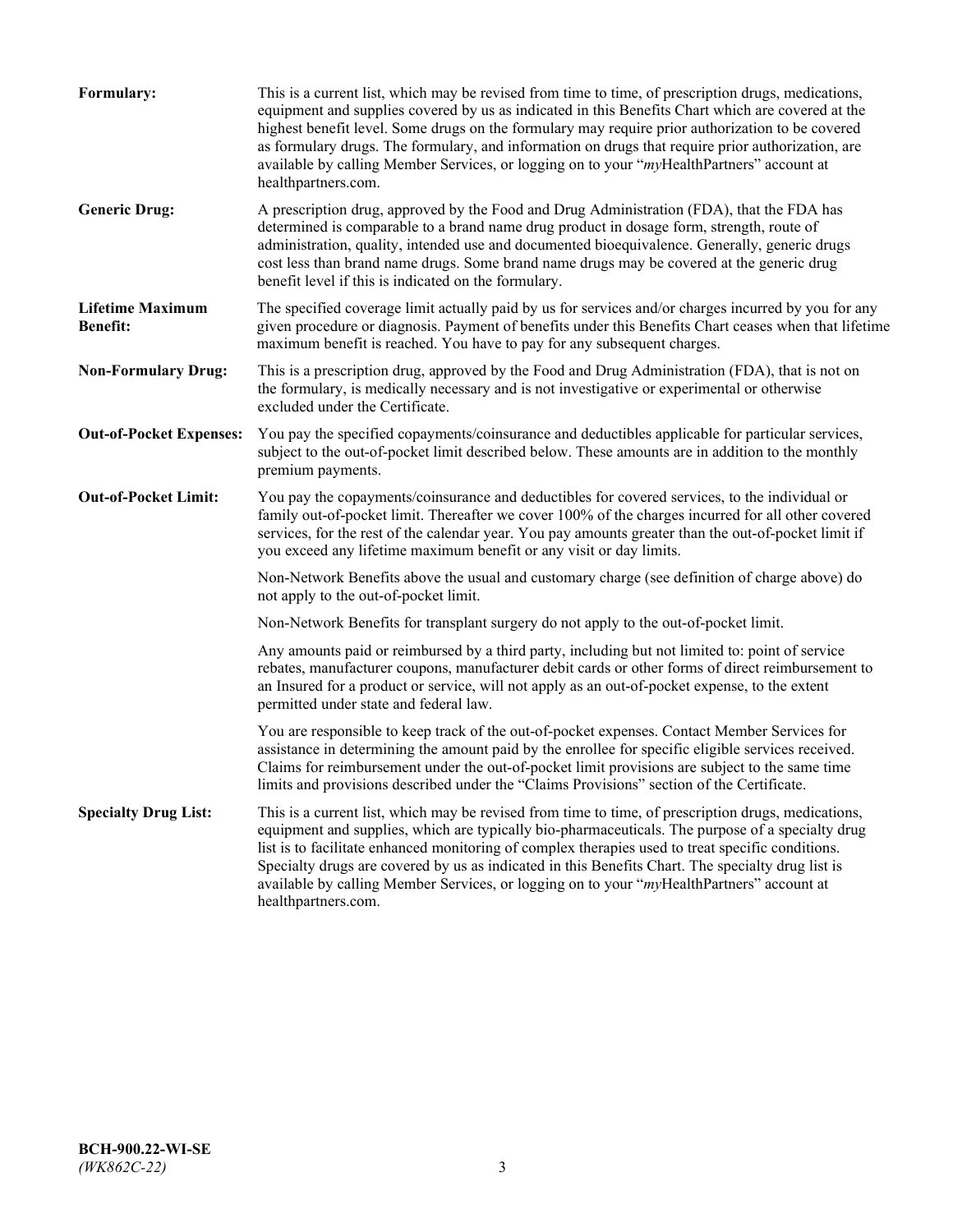### **DEDUCTIBLES AND OUT-OF-POCKET LIMITS**

#### **Individual calendar year deductible**

| <b>Network Benefits</b> | <b>Non-Network Benefits</b> |
|-------------------------|-----------------------------|
| \$3,000                 | \$10,000                    |

#### **Family calendar year deductible**

| <b>Network Benefits</b> | <b>Non-Network Benefits</b> |
|-------------------------|-----------------------------|
| \$6,000                 | \$20,000                    |

Separate deductibles must be satisfied under the Network Benefits and Non-Network Benefits.

Your plan has an embedded deductible. This means once an Insured meets the individual deductible, the plan begins paying benefits for that person. If two or more members of the family meet the family deductible, the plan begins paying benefits for all members of the family, regardless of whether each Insured has met the individual deductible. However, an Insured may not contribute more than the individual deductible toward the family deductible.

Any amounts paid or reimbursed by a third party, including but not limited to: point of service rebates, manufacturer coupons, manufacturer debits cards or other forms of direct reimbursement to an Insured for a product or service, will not apply toward your deductible, to the extent permitted under state and federal law.

#### **Individual calendar year out-of-pocket limit**

| Network Benefits | <b>Non-Network Benefits</b> |
|------------------|-----------------------------|
| \$3,300          | \$30,000                    |

#### **Family calendar year out-of-pocket limit**

| <b>Network Benefits</b> | <b>Non-Network Benefits</b> |
|-------------------------|-----------------------------|
| \$6,600                 | \$60,000                    |

Separate Out-of-Pocket Limits must be satisfied under Network Benefits and Non-Network Benefits.

Non-Network Benefits above the usual and customary charge will not apply to the individual or family Out-of-Pocket Limit.

Non-Network Benefits for transplant surgery do not apply to the Out-of-Pocket Limit.

Any amounts paid or reimbursed by a third party, including but not limited to: point of service rebates, manufacturer coupons, manufacturer debit cards or other forms of direct reimbursement to an Insured for a product or service, will not apply as an out-of-pocket expense, to the extent permitted under state and federal law.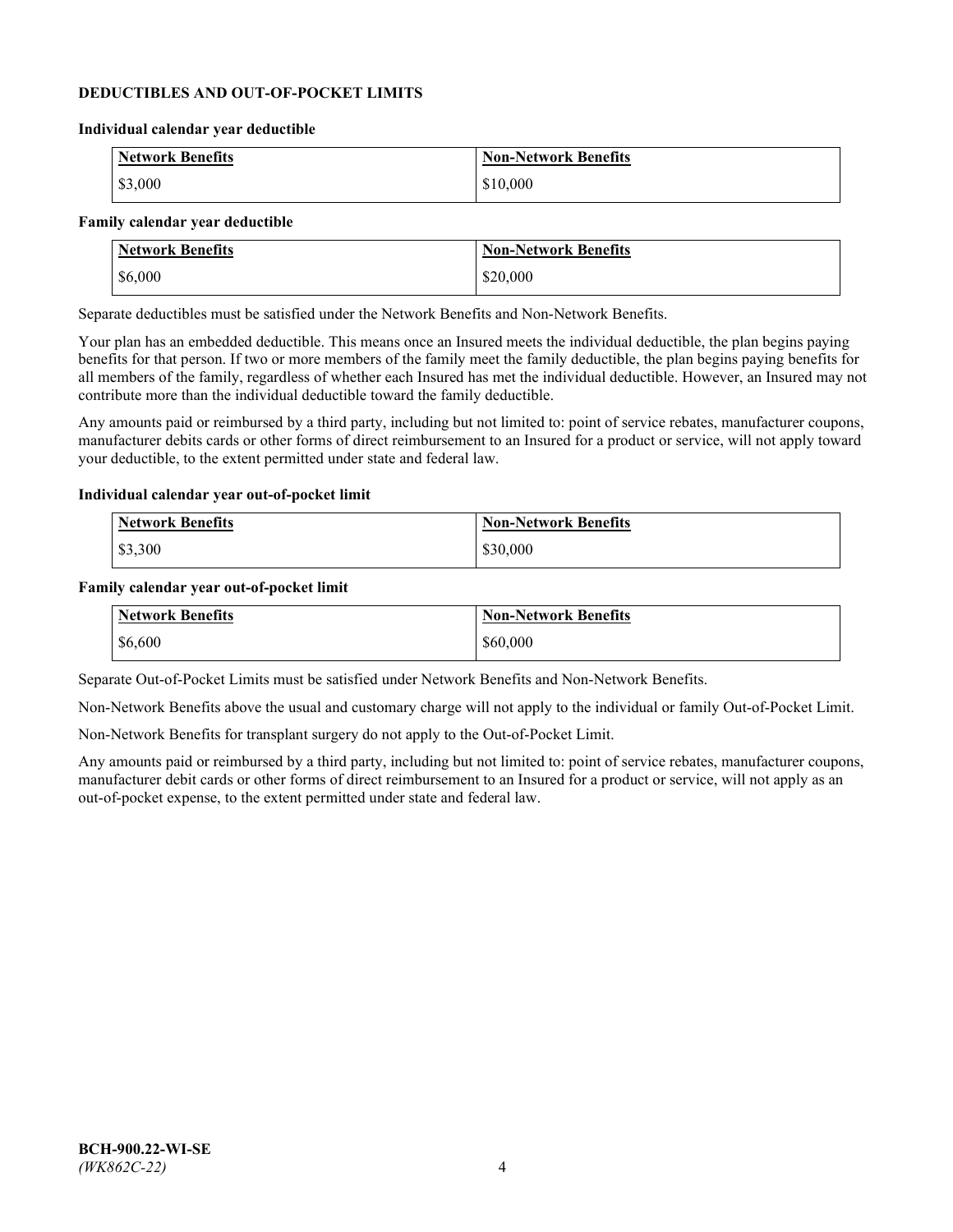# **AMBULANCE AND MEDICAL TRANSPORTATION**

# **Covered Services:**

We cover ambulance and medical transportation for medical emergencies.

We also cover medically necessary, non-emergency transportation if it meets our medical coverage criteria. Covered services and supplies are based on established medical policies, which are subject to periodic review and modification by the medical directors. These medical policies (medical coverage criteria) and applicable prior authorization requirements are available by calling Member Services, or logging on to your "*my*HealthPartners" account a[t healthpartners.com.](https://www.healthpartners.com/hp/index.html)

| <b>Network Benefits</b>       | <b>Non-Network Benefits</b> |
|-------------------------------|-----------------------------|
| 100% of the charges incurred. | See Network Benefits.       |

## **Not Covered:**

See "Services Not Covered" in the Certificate.

# **AUTISM SERVICES**

# **Covered Services:**

We cover prior authorized evidence-based intensive-level and nonintensive-level treatment of autism spectrum disorders (autism disorder, Asperger's syndrome or pervasive development disorder not otherwise specified).

Covered services are based on established medical policies, which are subject to periodic review and modification by the medical directors. These medical policies (medical coverage criteria) are available by calling Member Services, or logging on to your "*my*HealthPartners" account at [healthpartners.com.](https://www.healthpartners.com/hp/index.html)

Your network provider will coordinate the prior authorization process for any autism treatment services. You may call Member Services at 952-883-5000 or toll-free at 800-883-2177 if you have any questions or concerns regarding the authorization process.

Please call Member Services at 952-883-5000 or toll-free at 800-883-2177 to request authorization for autism treatment services from a non-network provider.

**Intensive-level services** for children diagnosed with autism spectrum disorders. Intensive-level services must begin on or after 2 years of age and end before 9 years of age. Intensive-level services, on average, are services provided for more than 20 hours of treatment per week. (The average number of hours a week is calculated over a six-month period.)

| Network Benefits                         | <b>Non-Network Benefits</b>              |
|------------------------------------------|------------------------------------------|
| 100% of the charges incurred.            | 50% of the charges incurred.             |
| Limited to 240 visits per calendar year. | Limited to 240 visits per calendar year. |

The maximum number of visits is combined for Network Benefits and Non-Network Benefits. Visit limits are based on the minimum coverage amounts available at the time of publication. Additional visits may be available if required due to revised minimum coverage amounts being issued by the Office of the Commissioner of Insurance. See our medical coverage criteria for current visit limits.

## **Intensive-level services lifetime maximum benefit**

| Network Benefits                                                     | <b>Non-Network Benefits</b>                                          |
|----------------------------------------------------------------------|----------------------------------------------------------------------|
| 4 years of cumulative services under this plan or any<br>other plan. | 4 years of cumulative services under this plan or any<br>other plan. |

The Lifetime Maximum Benefit is combined for Network Benefits and Non-Network Benefits.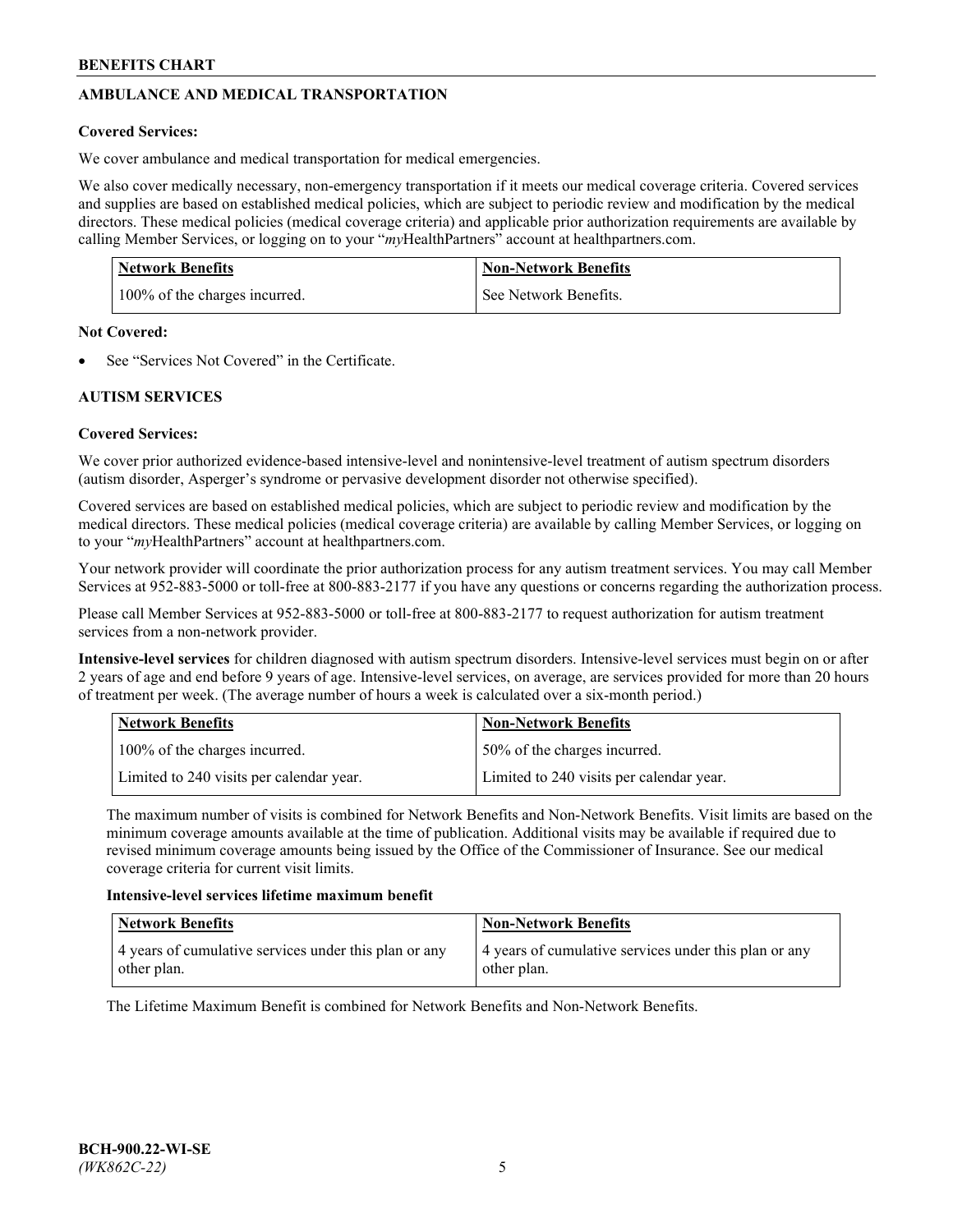**Nonintensive-level services** for Insureds diagnosed with autism spectrum disorders

| Network Benefits                         | <b>Non-Network Benefits</b>              |
|------------------------------------------|------------------------------------------|
| 100% of the charges incurred.            | 50% of the charges incurred.             |
| Limited to 120 visits per calendar year. | Limited to 120 visits per calendar year. |

The maximum number of visits is combined for Network Benefits and Non-Network Benefits. Visit limits are based on the minimum coverage amounts available at the time of publication. Additional visits may be available if required due to revised minimum coverage amounts being issued by the Office of the Commissioner of Insurance. See our medical coverage criteria for current visit limits.

# **Not Covered:**

See "Services Not Covered" in the Certificate.

# **BEHAVIORAL HEALTH SERVICES**

## **Covered Services:**

Covered services are based on established medical policies, which are subject to periodic review and modification by the medical directors. These medical policies (medical coverage criteria) are available by calling Member Services, or logging on to your "*my*HealthPartners" account at [healthpartners.com.](https://www.healthpartners.com/hp/index.html)

**Transitional treatment services:** These are services for the treatment of nervous or mental disorders and substance use disorders which are provided to an Insured in a less restrictive manner than are inpatient hospital services but in a more intensive manner than are outpatient services. Transitional treatment services are services offered by a provider, and certified by the Wisconsin Department of Health Services for each of the following (except the last bulleted item):

- Mental health services for covered adults in a day treatment program.
- Mental health services for covered children in a day hospital treatment program.
- Services for persons with chronic mental illness provided through a community support program.
- Residential treatment programs for covered persons with substance use disorder.
- Substance use disorder services in a day treatment program.
- Services for persons who are experiencing a mental health crisis or who are in a situation likely to turn into a mental health crisis if support is not provided.
- Intensive outpatient programs for the treatment of psychoactive substance use disorders provided in accordance with the patient placement criteria of the American Society of Addiction Medicine.

## **Mental health services**

We cover services for mental health diagnoses as described in the Diagnostic and Statistical Manual of Mental Disorders – Fifth Edition (DSM 5) (most recent edition).

We provide coverage for mental health treatment ordered by a Wisconsin court under a valid court order that is issued on the basis of a behavioral care evaluation performed by a licensed psychiatrist or doctoral level licensed psychologist, which includes a diagnosis and an individual treatment plan for care in the most appropriate, least restrictive environment. We must be given a copy of the court order and the behavioral care evaluation, and the service must be a covered benefit under this plan, and the service must be provided by a network provider, or other provider as required by law.

**Outpatient services:** We cover medically necessary outpatient professional mental health services for evaluation, crisis intervention, and treatment of mental health disorders.

A comprehensive diagnostic assessment will be used as the basis for a determination by a mental health professional, concerning the appropriate treatment and the extent of services required.

Outpatient services we cover for a diagnosed mental health condition include the following:

- Individual, group, family and multi-family therapy.
- Medication management provided by a physician, certified nurse practitioner, or physician's assistant.
- Psychological testing services for the purposes of determining the differential diagnoses and treatment planning for patients currently receiving behavioral health services.
- Partial hospitalization services in a licensed hospital or community mental health center.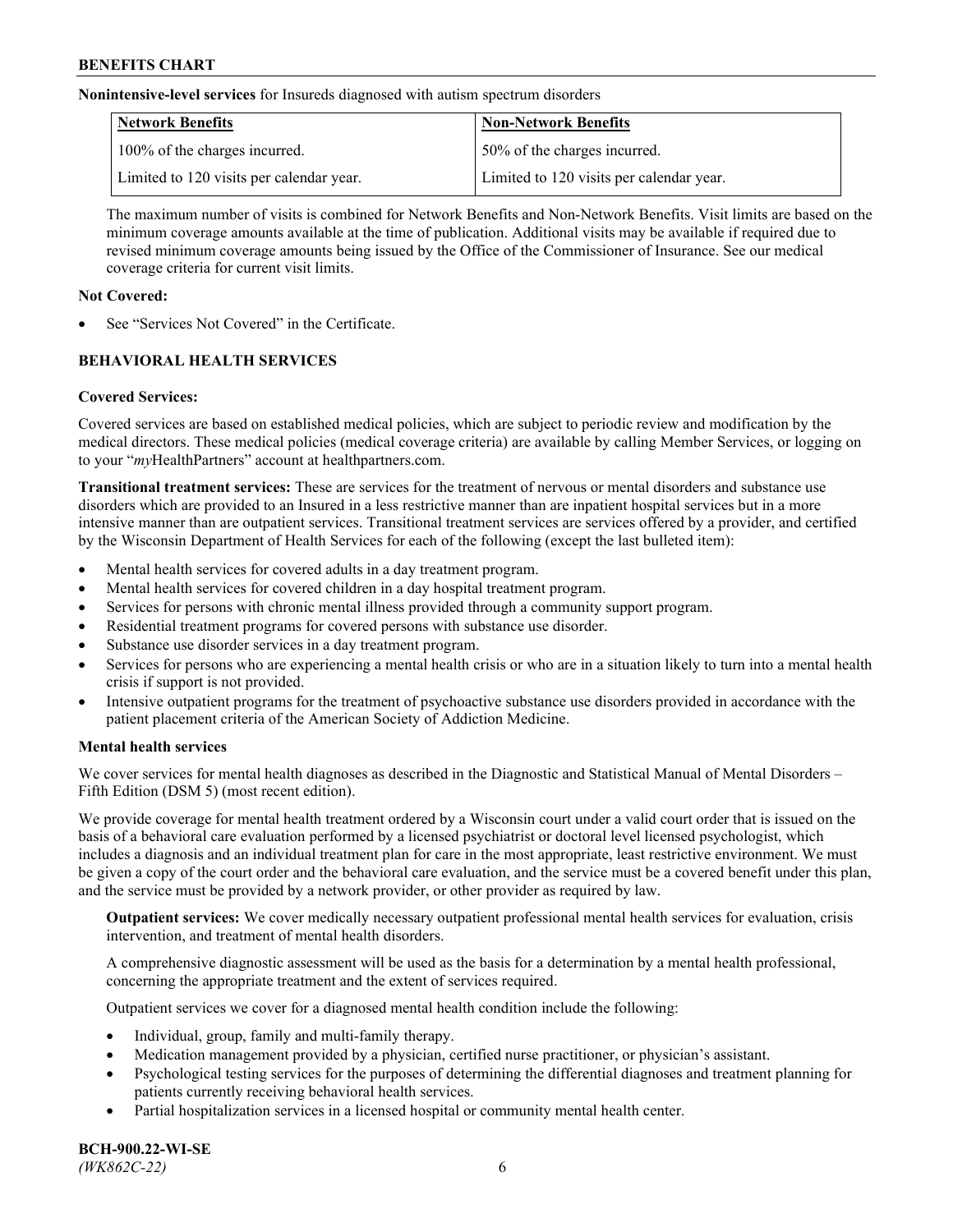- Psychotherapy and nursing services provided in the home if authorized by us.
- Treatment for gender dysphoria.

| <b>Network Benefits</b>       | <b>Non-Network Benefits</b>  |
|-------------------------------|------------------------------|
| 100% of the charges incurred. | 50% of the charges incurred. |

### **Group therapy**

| Network Benefits              | Non-Network Benefits          |
|-------------------------------|-------------------------------|
| 100% of the charges incurred. | 150% of the charges incurred. |

### **Inpatient services, including mental health residential treatment services:** We cover the following:

- Medically necessary inpatient services in a hospital and professional services for treatment of mental health disorders. Medical stabilization is covered under inpatient hospital services in the "Hospital and Skilled Nursing Facility Services" section.
- Medically necessary mental health residential treatment services. This care must be authorized by us and provided by a hospital or residential behavioral health treatment facility licensed by the local state or Department of Health and Human Services. Services not covered under this benefit include halfway houses, group homes, extended care facilities, shelter services, correctional services, detention services, transitional services, group residential services, foster care services and wilderness programs.

| Network Benefits              | Non-Network Benefits         |
|-------------------------------|------------------------------|
| 100% of the charges incurred. | 50% of the charges incurred. |

**Transitional treatment services:** We cover transitional treatment services described above for treatment of mental and nervous disorders.

| <b>Network Benefits</b>       | <b>Non-Network Benefits</b>  |
|-------------------------------|------------------------------|
| 100% of the charges incurred. | 50% of the charges incurred. |

### **Substance use disorder treatment services**

We cover medically necessary services for assessments by a licensed alcohol and drug counselor and treatment of substance use disorders as defined in the latest edition of the DSM 5.

**Outpatient services:** We cover medically necessary outpatient professional services for diagnosis and treatment of substance use disorders. Substance use disorder treatment services must be provided by a program licensed by the local Department of Health Services.Outpatient services we cover for a diagnosed substance use disorder include the following:

- Individual, group, family, and multi-family therapy provided in an office setting.
- Opiate replacement therapy including methadone and buprenorphine treatment.

| Network Benefits              | Non-Network Benefits         |
|-------------------------------|------------------------------|
| 100% of the charges incurred. | 50% of the charges incurred. |

**Inpatient services:** We cover the following:

- Medically necessary inpatient services in a hospital or a licensed residential primary treatment center.
- Services provided in a hospital that is licensed by the local state and accredited by Medicare.
- Detoxification services in a hospital or community detoxification facility if it is licensed by the local Department of Health Services.

| Network Benefits              | Non-Network Benefits         |
|-------------------------------|------------------------------|
| 100% of the charges incurred. | 50% of the charges incurred. |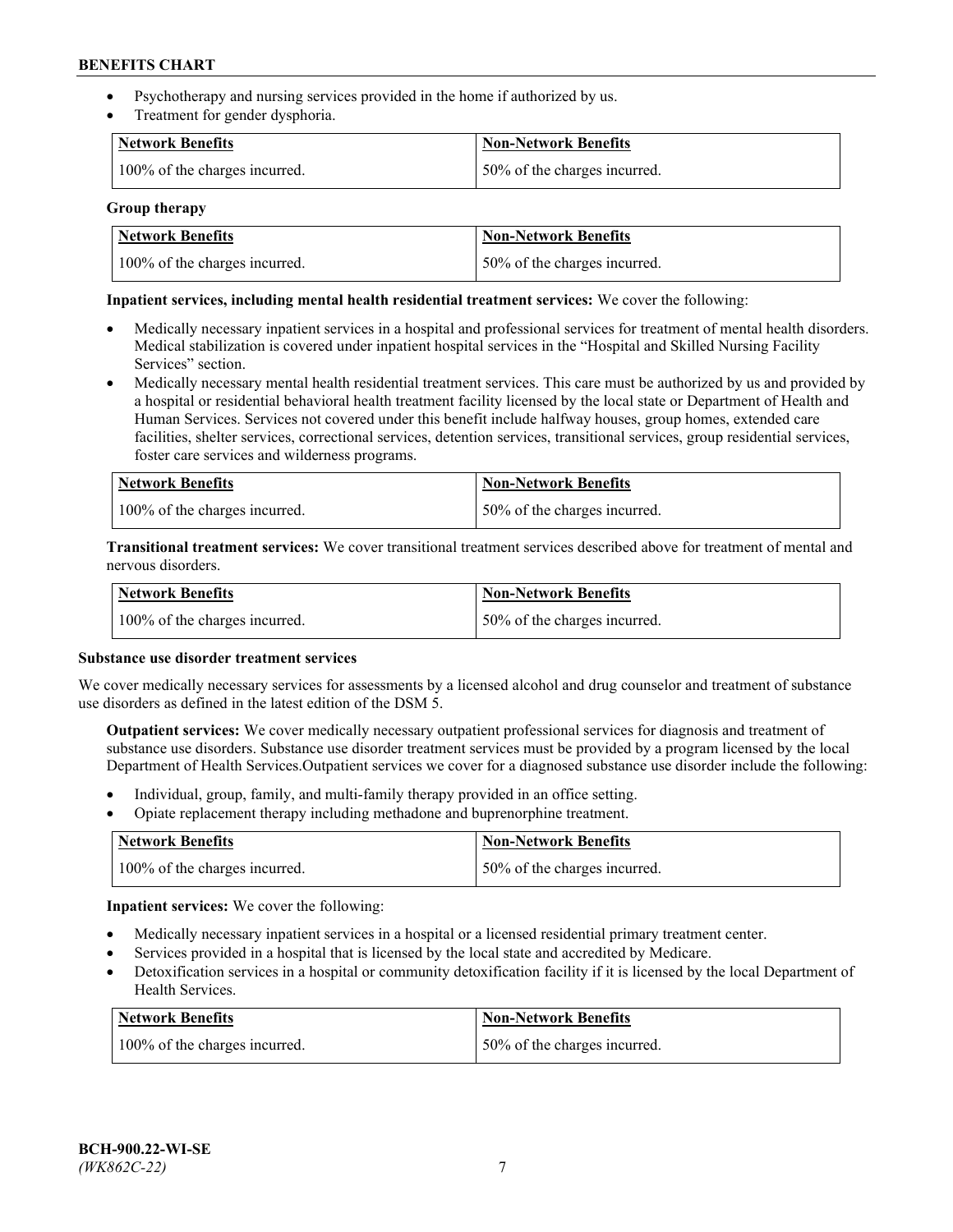**Transitional treatment services:** We cover transitional treatment services described above for treatment of substance use disorders.

| Network Benefits              | <b>Non-Network Benefits</b>   |
|-------------------------------|-------------------------------|
| 100% of the charges incurred. | 150% of the charges incurred. |

**Out-of-area services for Wisconsin students:** If a dependent child is a student in a school located in Wisconsin, but outside of our service area, we cover mental health and substance use disorder services as required under Wisconsin Statute 609.655.

- The student may have a clinical assessment from a local, non-network mental health or substance use disorder treatment provider at the network benefit level when prior authorized by us.
- If outpatient services are recommended in the clinical assessment, five outpatient visits from a non-network provider will be covered at the network benefit level.
- Our Medical Director will determine the need for continuing treatment by the non-network provider; additional visits may be approved.
- Coverage for the outpatient services will not be provided if the recommended treatment would keep the student from attending school on a regular basis or if the student is no longer attending the school full-time.

This benefit is subject to the limitations shown in this "Behavioral Health Services" section.

| Network Benefits              | <b>Non-Network Benefits</b> |
|-------------------------------|-----------------------------|
| 100% of the charges incurred. | Not applicable.             |

A dependent child enrolled in a school outside of the state of Wisconsin is not eligible for this benefit.

### **Not Covered:**

See "Services Not Covered" in the Certificate.

# **CHIROPRACTIC SERVICES**

## **Covered Services:**

We cover chiropractic services for rehabilitative care. Chiropractic services are adjustments to any abnormal articulations of the human body, especially those of the spinal column, for the purpose of giving freedom of action to impinged nerves that may cause pain or deranged function.

Massage therapy which is performed in conjunction with other treatment/modalities by a chiropractor, is part of a prescribed treatment plan and is not billed separately is covered.

| Network Benefits              | <b>Non-Network Benefits</b>   |
|-------------------------------|-------------------------------|
| 100% of the charges incurred. | 150% of the charges incurred. |

#### **Not Covered:**

- Massage therapy for the purpose of comfort or convenience of the Insured.
- See "Services Not Covered" in the Certificate.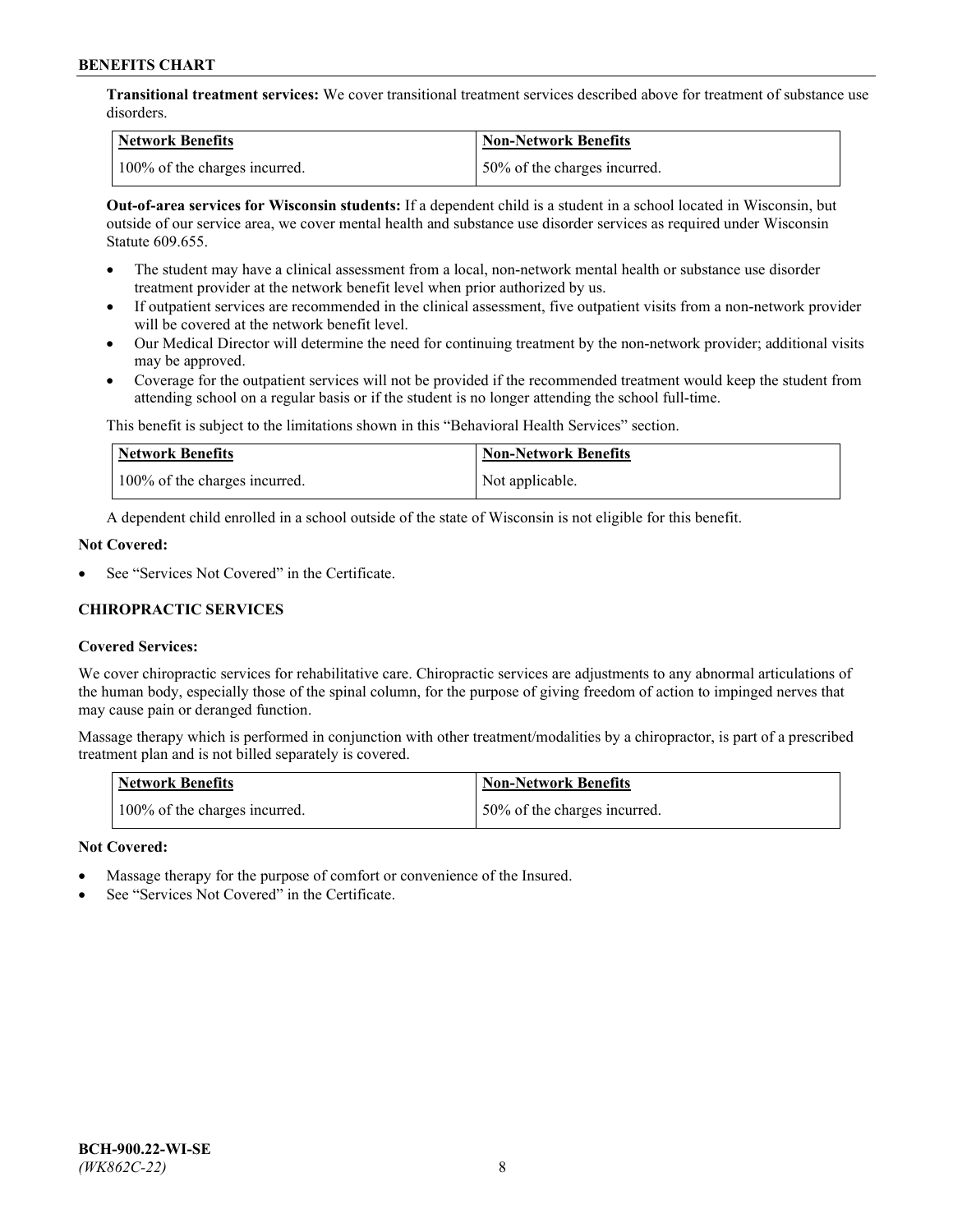# **CLINICAL TRIALS**

# **Covered Services:**

We cover certain routine services if you participate in a Phase I, Phase II, Phase III or Phase IV approved clinical trial that is conducted in relation to the prevention, detection, or treatment of cancer or other life-threatening disease or condition as defined in the Affordable Care Act. Approved clinical trials include (1) federally funded trials when the study or investigation is approved or funded by any of the federal agencies defined in the Public Health Services Act, section 2709 (d) (1) (A); (2) the study or investigation is conducted under an investigational new drug application reviewed by the Food and Drug Administration; and (3) the study or investigation is a drug trial that is exempt from having such an investigational new drug application. We cover routine patient costs for services that would be eligible under the Certificate and this Benefits Chart if the service were provided outside of a clinical trial.

| <b>Network Benefits</b>                                 | <b>Non-Network Benefits</b>                           |
|---------------------------------------------------------|-------------------------------------------------------|
| Coverage level is same as corresponding Network         | Coverage level is same as corresponding               |
| Benefits, depending on type of service provided such as | Non-Network Benefits, depending on type of service    |
| Office Visits for Illness or Injury, Inpatient or       | provided such as Office Visits for Illness or Injury, |
| Outpatient Hospital Services.                           | Inpatient or Outpatient Hospital Services.            |

## **Not Covered:**

- The investigative or experimental item, device or service itself.
- Items or services that are provided solely to satisfy data collection and analysis needs and that are not used in the direct clinical management of the patient.
- A service that is clearly inconsistent with widely accepted and established standards of care for a particular diagnosis.
- See "Services Not Covered" in the Certificate.

# **DENTAL SERVICES**

## **Covered Services:**

We cover services as described below.

**Accidental dental services:** We cover dentally necessary services to treat and restore damage done to sound, natural, unrestored teeth as a result of an accidental injury. Coverage is for damage caused by external trauma to face and mouth only, not for cracked or broken teeth, which result from biting or chewing. We cover restorations, root canals, crowns and replacement of teeth lost that are directly related to the accident in which the Insured was involved. We cover initial exam, x-rays and palliative treatment including extractions, and other oral surgical procedures directly related to the accident. Subsequent treatment must be initiated within the specified time-frame and must be directly related to the accident. We do not cover restoration and replacement of teeth that are not "sound and natural" at the time of the accident.

Full mouth rehabilitations to correct occlusion (bite) and malocclusion (misaligned teeth not due to the accident) are not covered.

When an implant-supported dental prosthetic treatment is pursued, the accidental dental benefit will be applied to the prosthetic procedure. Benefits are limited to the amount that would be paid toward the placement of a removable dental prosthetic appliance that could be used in the absence of implant treatment. Care must be provided or pre-authorized by a HealthPartners dentist.

| <b>Network Benefits</b>       | <b>Non-Network Benefits</b>  |
|-------------------------------|------------------------------|
| 100% of the charges incurred. | 50% of the charges incurred. |

For all accidental dental services, treatment and/or restoration must be initiated within six months of the date of the injury. Coverage is limited to the initial course of treatment and/or initial restoration. Services must be provided within 24 months of the date of injury to be covered.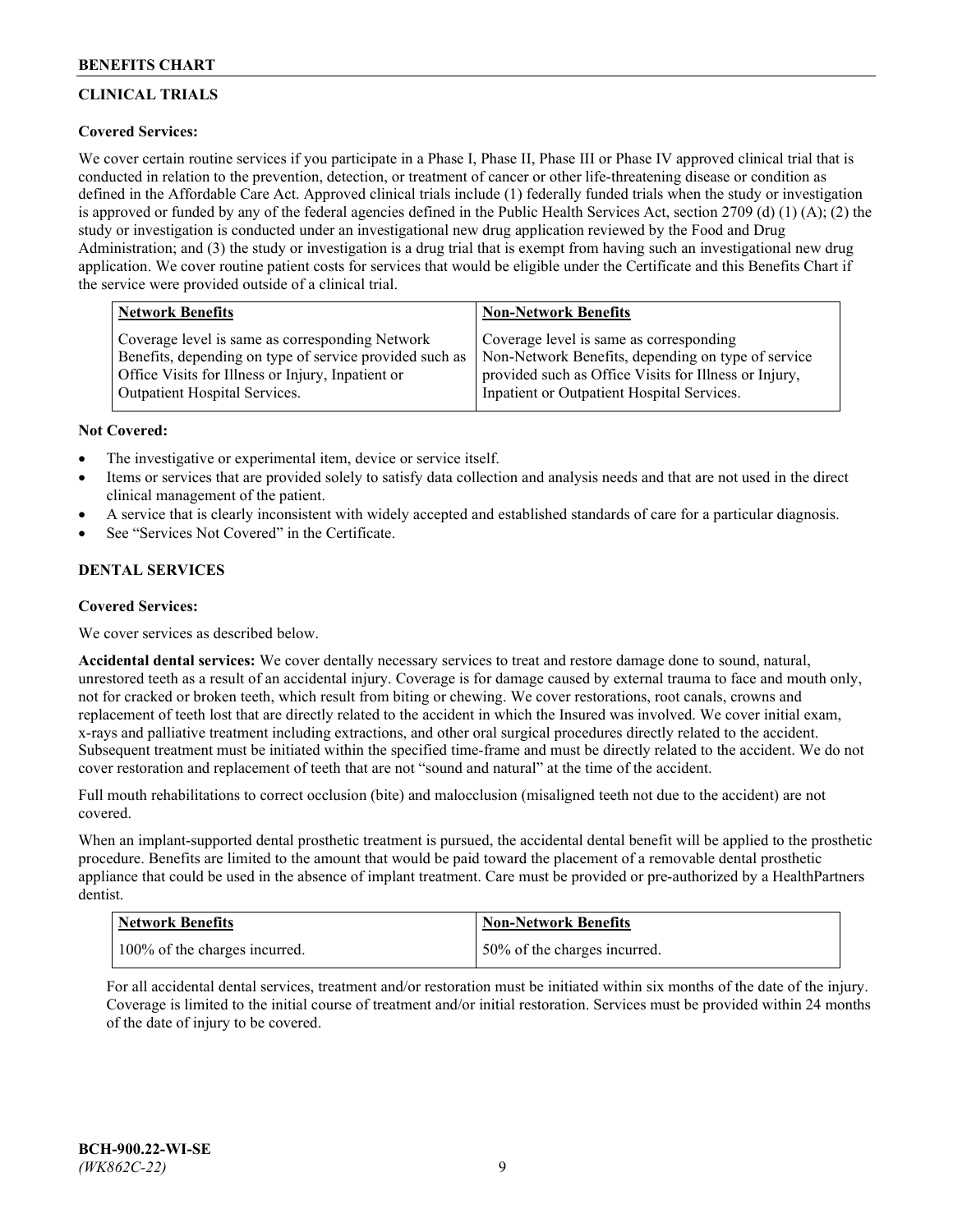# **Medical referral dental services**

**Medically necessary outpatient dental services:** We cover medically necessary outpatient dental services. Coverage is limited to dental services required for treatment of an underlying medical condition, e.g., removal of teeth to complete radiation treatment for cancer of the jaw, cysts and lesions.

| Network Benefits              | <b>Non-Network Benefits</b>  |
|-------------------------------|------------------------------|
| 100% of the charges incurred. | 50% of the charges incurred. |

**Medically necessary hospitalization and anesthesia for dental care:** We cover medically necessary hospitalization for dental care. This is limited to charges incurred by an Insured who: (1) is a child under age 5; (2) is severely disabled; (3) has a medical condition, and requires hospitalization or general anesthesia for dental care treatment; or (4) is a child between ages 5 and 12 and care in dental offices has been attempted unsuccessfully and usual methods of behavior modification have not been successful, or when extensive amounts of restorative care, exceeding four appointments, are required. Coverage is limited to facility and anesthesia charges. Oral surgeon/dentist professional fees are not covered. The following are examples, though not all-inclusive, of medical conditions which may require hospitalization for dental services: severe asthma, severe airway obstruction or hemophilia. Hospitalization required due to the behavior of the Insured or due to the extent of the dental procedure is not covered.

| Network Benefits              | <b>Non-Network Benefits</b>  |
|-------------------------------|------------------------------|
| 100% of the charges incurred. | 50% of the charges incurred. |

**Medical complications of dental care:** We cover medical complications of dental care. Treatment must be medically necessary care and related to medical complications of non-covered dental care, including complications of the head, neck, or substructures.

| Network Benefits              | Non-Network Benefits         |
|-------------------------------|------------------------------|
| 100% of the charges incurred. | 50% of the charges incurred. |

**Oral surgery:** We cover oral surgery. Coverage is limited to treatment of medical conditions requiring oral surgery, such as treatment of oral neoplasm, non-dental cysts, fracture of the jaws, trauma of the mouth and jaws, and any other oral surgery procedures provided as medically necessary dental services.

| <b>Network Benefits</b>       | <b>Non-Network Benefits</b>   |
|-------------------------------|-------------------------------|
| 100% of the charges incurred. | 150% of the charges incurred. |

**Treatment of cleft lip and cleft palate:** We cover treatment of cleft lip and cleft palate of a dependent child, including orthodontic treatment and oral surgery directly related to the cleft. Dental services which are not required for the treatment of cleft lip or cleft palate are not covered. If a dependent child covered under the Certificate and Benefits Chart is also covered under a dental plan which includes orthodontic services, that dental plan shall be considered primary for the necessary orthodontic services. Oral appliances are subject to the same copayment, conditions and limitations as durable medical equipment.

| <b>Network Benefits</b>                               | <b>Non-Network Benefits</b>                            |
|-------------------------------------------------------|--------------------------------------------------------|
| Coverage level is same as corresponding Network       | Coverage level is same as corresponding                |
| Benefits, depending on type of service provided, such | Non-Network Benefits, depending on type of service     |
| as Office Visits for Illness or Injury, Inpatient or  | provided, such as Office Visits for Illness or Injury, |
| Outpatient Hospital Services.                         | Inpatient or Outpatient Hospital Services.             |

**Treatment of temporomandibular disorder (TMD) and craniomandibular disorder (CMD):** We cover diagnostic procedures, surgical treatment and non-surgical treatment (including intraoral splint therapy devices) for temporomandibular disorder (TMD) and craniomandibular disorder (CMD), which is medically necessary care. Dental services which are not required to directly treat TMD or CMD are not covered.

| <b>Network Benefits</b>       | <b>Non-Network Benefits</b>   |
|-------------------------------|-------------------------------|
| 100% of the charges incurred. | 150% of the charges incurred. |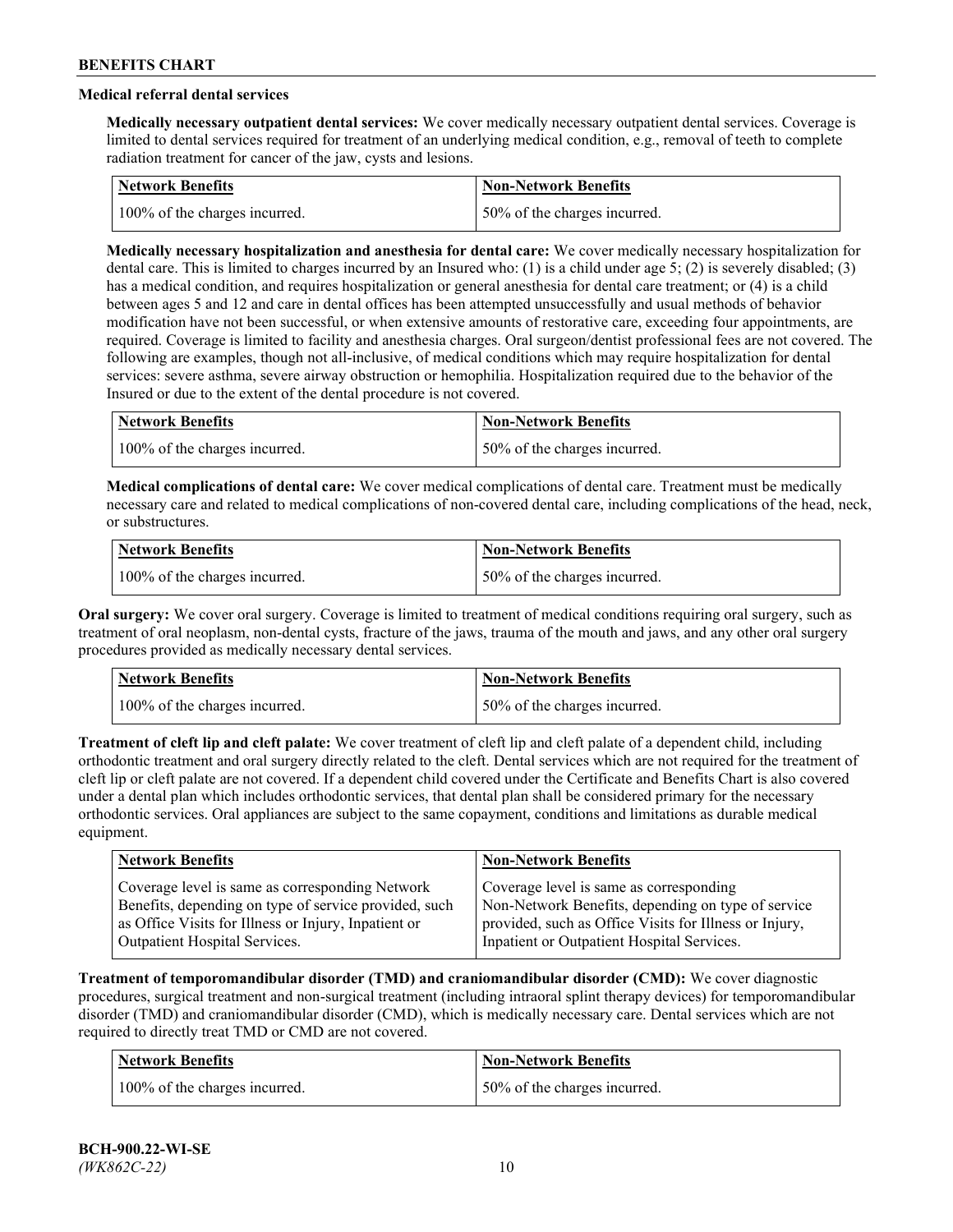# **Not Covered:**

- Dental treatment, procedures or services not listed in this Benefits Chart.
- Accident-related dental services if treatment is: (1) provided to teeth which are not sound and natural; (2) to teeth which have been restored; (3) initiated beyond six months from the date of the injury; (4) received beyond the initial treatment or restoration; or (5) received beyond 24 months from the date of injury.
- Oral surgery to remove wisdom teeth.
- Orthognathic treatment or procedures and all related services.
- See "Services Not Covered" in the Certificate.

### **DIABETES AND HYPERTENSION DISEASE MANAGEMENT PROGRAM**

### **Covered Services:**

If you meet criteria for coverage, you may qualify for the Diabetes and/or Hypertension Disease Management Program.

The program covers group health coaching which focuses on weight loss, exercise, behavior modification and health education through Omada Health.

| Network Benefits                                            | <b>Non-Network Benefits</b> |
|-------------------------------------------------------------|-----------------------------|
| 100% of the charges incurred.<br>Deductible does not apply. | Not applicable.             |

### **Not Covered:**

See "Services Not Covered" in the Certificate.

# **DIABETIC EQUIPMENT AND SUPPLIES**

### **Covered Services:**

We cover physician prescribed medically appropriate and necessary drugs and supplies used in the management and treatment of diabetes for Insureds with gestational, Type I or Type II diabetes including durable diabetic equipment and disposable supplies, as described below.

Certain items are only covered if your condition meets our coverage criteria and obtained through an authorized vendor. For more information on what we cover and any prior authorization requirements, call Member Services or log on to your "*my*HealthPartners" account at [healthpartners.com.](http://www.healthpartners.com/)

Insulin and medications for diabetes are covered as outpatient drugs under the "Prescription Drug Services" section.

**Pumps and pump supplies.** These include diabetic insulin pumps, diabetic infusion pumps and infusion pump supplies such as infusion sets, tubing, connectors and syringe reservoirs.

| <b>Network Benefits</b>                                                                 | <b>Non-Network Benefits</b>  |
|-----------------------------------------------------------------------------------------|------------------------------|
| Pumps received at a pharmacy:<br>100% of the charges incurred.                          | 50% of the charges incurred. |
| Pumps received from a non-pharmacy<br>approved vendor:<br>100% of the charges incurred. |                              |

## **All other durable equipment and diabetic supplies**

Durable Diabetic Equipment and Supplies. These include continuous glucose monitoring system (CGMS), transmitter, sensors and receivers, diabetic blood glucose monitors and control/calibrating solutions (for checking accuracy or testing equipment and test strips).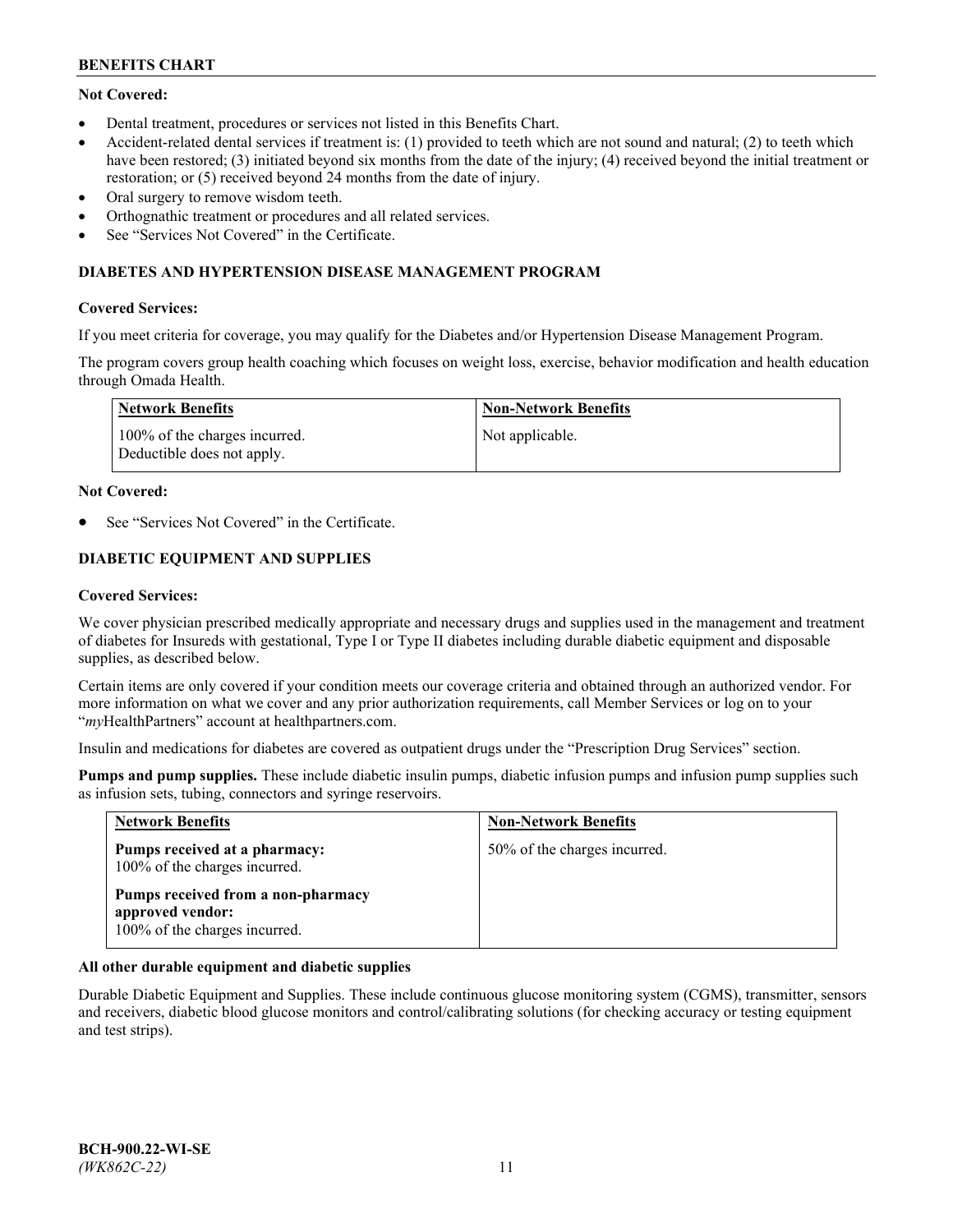Disposable Diabetic Supplies. These are one-time use supplies, including syringes, lancets, lancet devices, blood and urine ketone test strips, and needles.

Certain diabetic supplies and equipment must be purchased at a pharmacy.

| <b>Network Benefits</b>                                                                                               | <b>Non-Network Benefits</b>  |
|-----------------------------------------------------------------------------------------------------------------------|------------------------------|
| If received through a pharmacy:<br>100% of the charges incurred.                                                      | 50% of the charges incurred. |
| If received through a non-pharmacy provider:<br>100% of the charges incurred if purchased from an<br>approved vendor. |                              |

### **Limitations:**

- No more than a 93-day supply of diabetic supplies are covered and dispensed at a time.
- We require that certain diabetic supplies and equipment be purchased at a pharmacy.
- Diabetic supplies and equipment are limited to certain models and brands.
- Durable medical equipment and supplies must be obtained from or repaired by approved vendors.
- Covered services and supplies are based on established medical policies which are subject to periodic review and modification by the medical directors. Our coverage policy for diabetic supplies includes information on our required models and brands. These medical policies (medical coverage criteria) are available by calling Member Services, or logging on to your "myHealthPartners" account at [healthpartners.com.](http://www.healthpartners.com/)

### **Not Covered:**

- Replacement or repair of any covered items, if the items are (i) damaged or destroyed by misuse, abuse or carelessness, (ii) lost; or (iii) stolen.
- Duplicate or similar items.
- Labor and related charges for repair of any covered items which are more than the cost of replacement by an approved vendor.
- Batteries for monitors and equipment.
- Sales tax, mailing, delivery charges, service call charges.
- See "Services Not Covered" in the Certificate.

# **DIAGNOSTIC IMAGING SERVICES**

#### **Covered Services:**

We cover diagnostic imaging, when ordered by a provider and provided in a clinic or outpatient hospital facility.

For Network Benefits, non-emergent, scheduled outpatient Magnetic Resonance Imaging (MRI) and Computed Tomography (CT) must be provided at a designated facility. Your physician or facility will obtain or verify prior authorization for these services, as needed.

We cover services provided in a clinic or outpatient hospital facility. To see the benefit level for inpatient hospital or skilled nursing facility services, see benefits under "Inpatient Hospital and Skilled Nursing Facility Services".

#### **Outpatient magnetic resonance imaging (MRI) and computed tomography (CT)**

| <b>Network Benefits</b>       | <b>Non-Network Benefits</b>  |
|-------------------------------|------------------------------|
| 100% of the charges incurred. | 50% of the charges incurred. |

#### **All other outpatient diagnostic imaging services**

#### **Services for illness or injury**

| <b>Network Benefits</b>       | <b>Non-Network Benefits</b>  |
|-------------------------------|------------------------------|
| 100% of the charges incurred. | 50% of the charges incurred. |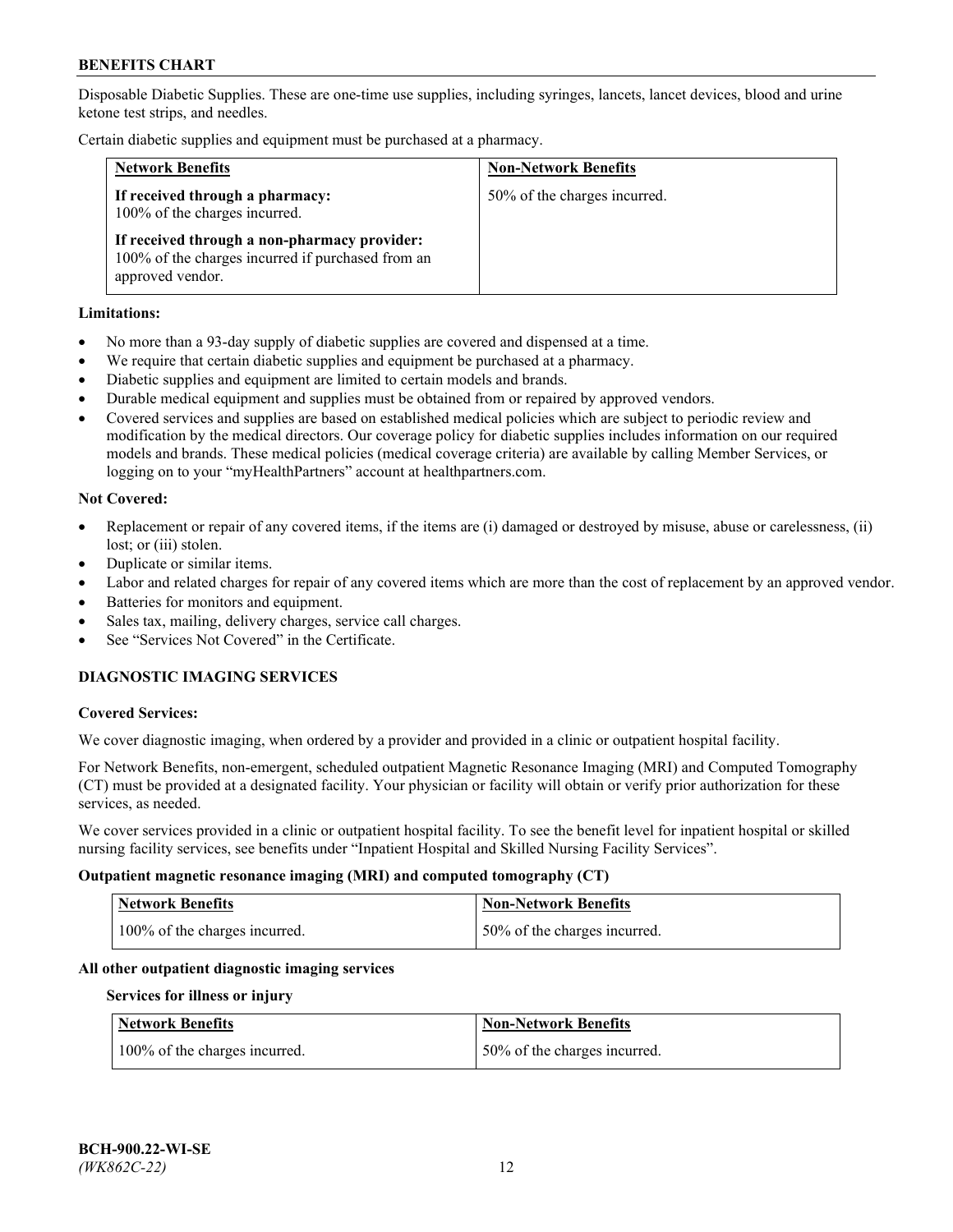### **Preventive services (MRI/CT procedures are not considered preventive)**

Diagnostic imaging services associated with preventive services are covered at the benefit level shown in the "Preventive Services" section of this Benefits Chart.

#### **Not Covered:**

See "Services Not Covered" in the Certificate.

# **DURABLE MEDICAL EQUIPMENT, PROSTHETICS, ORTHOTICS AND SUPPLIES**

### **Covered Services:**

We cover equipment and services, as described below.

We cover durable medical equipment and services, prosthetics, orthotics and supplies, subject to the limitations below, including certain disposable supplies and enteral feedings.

We cover external hearing aids, cochlear implants, and related treatment prescribed by a physician or by a licensed audiologist for Insureds under 18 years of age who have hearing loss.

We also cover basic hearing aids for Insureds age 18 or older for the correction of a hearing impairment.

Osseointegrated or bone-anchored hearing aids are only covered for Insureds who have hearing loss that is not correctable by any other procedure.

Hearing aids are limited to one basic, standard hearing aid for each ear every three years.

A basic hearing aid is defined as a hearing device that consists of a microphone, amplifier, volume control, battery and receiver, which is up to date using the latest technology. It does not include upgrades above and beyond the functionality of a basic hearing aid, including, but not limited to, hearing improvements for group settings, background noise, Bluetooth/remote control functionality, or extended warranties. Charges for upgrades above the cost of a basic, standard hearing aid are not covered.

Diabetic equipment and supplies are covered under the "Diabetic Equipment and Supplies" section.

#### **Special dietary treatment for phenylketonuria (PKU) if it meets our medical coverage criteria**

| <b>Network Benefits</b>       | <b>Non-Network Benefits</b>  |
|-------------------------------|------------------------------|
| 100% of the charges incurred. | 50% of the charges incurred. |

## **Oral amino acid based elemental formula if it meets our medical coverage criteria**

| <b>Network Benefits</b>       | Non-Network Benefits         |
|-------------------------------|------------------------------|
| 100% of the charges incurred. | 50% of the charges incurred. |

#### **All other durable medical equipment, prosthetics, orthotics and supplies**

| <b>Network Benefits</b>       | <b>Non-Network Benefits</b>  |
|-------------------------------|------------------------------|
| 100% of the charges incurred. | 50% of the charges incurred. |

#### **Limitations:**

Coverage of durable medical equipment is limited by the following:

- Payment will not exceed the cost of an alternate piece of equipment or service that is effective and medically necessary.
- For prosthetic benefits, other than oral appliances for cleft lip and cleft palate, payment will not exceed the cost of an alternate piece of equipment or service that is effective, medically necessary and enables Insureds to conduct standard activities of daily living.
- We reserve the right to determine if an item will be approved for rental vs. purchase.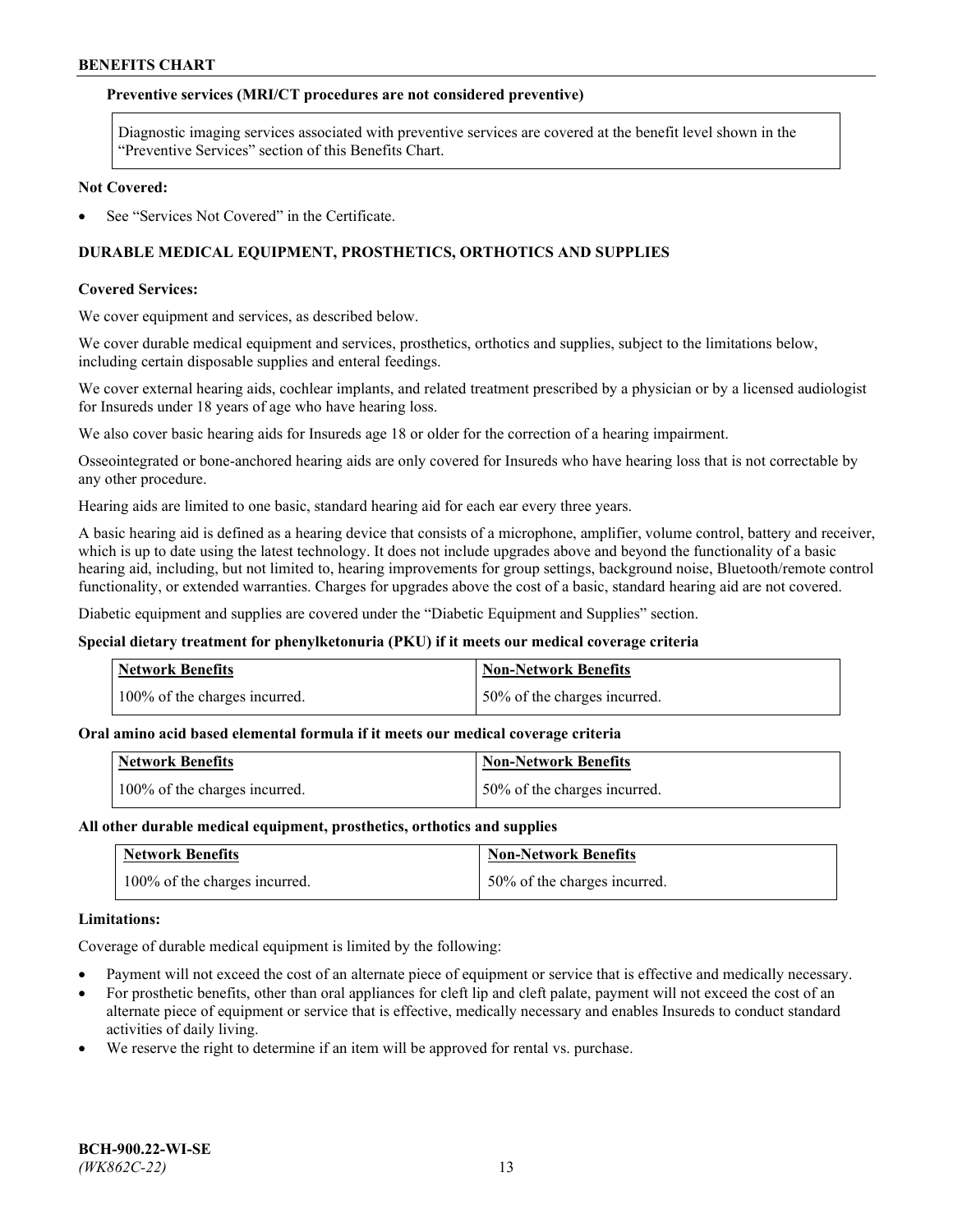- Durable medical equipment and supplies must be obtained from or repaired by approved vendors.
- Covered services and supplies are based on established medical policies which are subject to periodic review and modification by the medical or dental directors. Our medical policy for diabetic supplies includes information on our required models and brands. These medical policies (medical coverage criteria) are available by calling Member Services, or logging on to your "*my*HealthPartners" account a[t healthpartners.com.](http://www.healthpartners.com/)

# **Not Covered:**

Items which are not eligible for coverage include, but are not limited to:

- Replacement or repair of any covered items, if the items are (i) damaged or destroyed by misuse, abuse or carelessness, (ii) lost; or (iii) stolen.
- Duplicate or similar items.
- Labor and related charges for repair of any covered items which are more than the cost of replacement by an approved vendor.
- Sales tax, mailing, delivery charges, service call charges.
- Items which are primarily educational in nature or for hygiene, vocation, comfort, convenience or recreation.
- Communication aids or devices: equipment to create, replace or augment communication abilities including, but not limited to, speech processors, receivers, communication boards, or computer or electronic assisted communication.
- Implantable and osseointegrated or bone-anchored hearing aids and their fitting, except as specifically described in this Benefits Chart. This exclusion does not apply to cochlear implants.
- Eyeglasses, contact lenses and their fitting, measurement and adjustment, except as specifically described in this Benefits Chart.
- Hair prostheses (wigs).
- Household equipment which primarily has customary uses other than medical, such as, but not limited to, exercise cycles, air purifiers, central or unit air conditioners, water purifiers, non-allergenic pillows, mattresses or waterbeds.
- Household fixtures including, but not limited to, escalators or elevators, ramps, swimming pools and saunas.
- Modifications to the structure of the home including, but not limited to, wiring, plumbing or charges for installation of equipment.
- Vehicle, car or van modifications including, but not limited to, hand brakes, hydraulic lifts and car carrier.
- Rental equipment while owned equipment is being repaired by non-contracted vendors, beyond one month rental of medically necessary equipment.
- Other equipment and supplies, including but not limited to assistive devices, that we determine are not eligible for coverage.
- See "Services Not Covered" in the Certificate.

# **EMERGENCY AND URGENTLY NEEDED CARE SERVICES**

## **Covered Services:**

We cover services for emergency care and urgently needed care if the services are otherwise eligible for coverage under the Certificate.

**Urgently needed care.** These are services to treat an unforeseen illness or injury that:

- are required in order to prevent a serious deterioration in your health; and
- cannot be delayed until the next available clinic or office hours.

| <b>Network Benefits</b>       | Non-Network Benefits  |
|-------------------------------|-----------------------|
| 100% of the charges incurred. | See Network Benefits. |

**Emergency care.** These are services to treat:

- the sudden, unexpected onset of illness or injury which, if left untreated or unattended until the next available clinic or office hours, would result in hospitalization; or
- a condition requiring professional health services immediately necessary to preserve life or stabilize health.

Emergency care includes emergency services as defined in Division BB, Title I, Section 102 of the Consolidated Appropriations Act of 2021.

When reviewing claims for coverage of emergency services, our medical director will take into consideration a reasonable layperson's belief that the circumstances required immediate medical care that could not wait until the next working day or next available clinic appointment.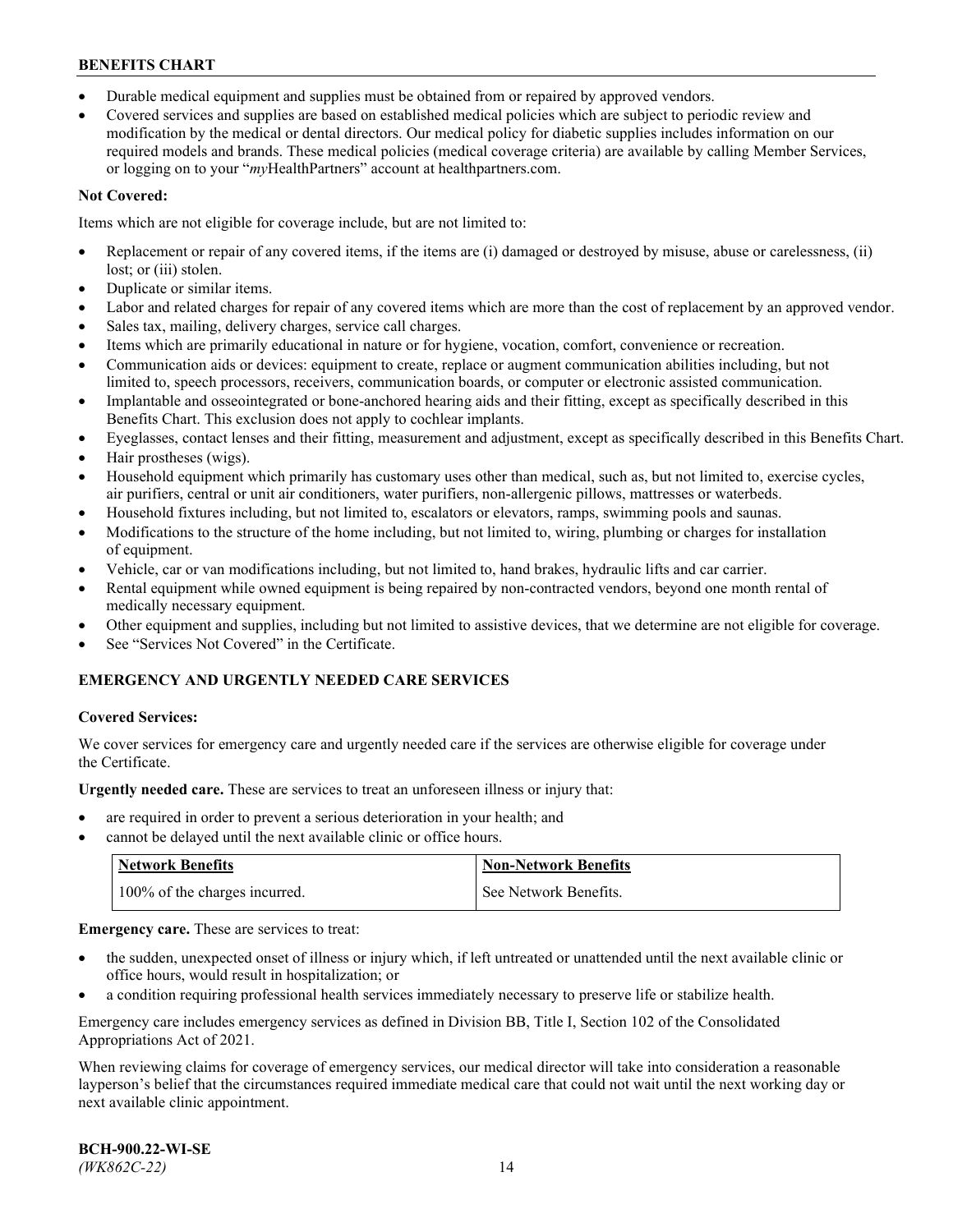### **Emergency care in a hospital emergency room, including professional services of a physician**

| <b>Network Benefits</b>       | <b>Non-Network Benefits</b> |
|-------------------------------|-----------------------------|
| 100% of the charges incurred. | See Network Benefits.       |

#### **Inpatient emergency care in a hospital**

| <b>Network Benefits</b>       | <b>Non-Network Benefits</b> |
|-------------------------------|-----------------------------|
| 100% of the charges incurred. | See Network Benefits.       |

### **Not Covered:**

• See "Services Not Covered" in the Certificate.

# **GENE THERAPY**

## **Covered Services:**

We cover gene therapy treatment if it meets our medical coverage criteria.

| <b>Network Benefits</b>                                                                                                                                                                                 | <b>Non-Network Benefits</b> |
|---------------------------------------------------------------------------------------------------------------------------------------------------------------------------------------------------------|-----------------------------|
| Coverage level is same as corresponding Network<br>Benefits, depending on type of service provided such as<br>Office Visits for Illness or Injury, Inpatient or<br><b>Outpatient Hospital Services.</b> | No coverage.                |

### **Limitations:**

- Gene therapy must be provided by a designated provider.
- Specific types of gene therapy are limited to therapies and conditions specified in our medical coverage criteria.

# **Not Covered:**

See "Services Not Covered" in the Certificate.

# **HEALTH EDUCATION**

## **Covered Services:**

We cover education for preventive services and education for the management of chronic health problems (such as diabetes).

| <b>Network Benefits</b>                                     | <b>Non-Network Benefits</b>  |
|-------------------------------------------------------------|------------------------------|
| 100% of the charges incurred.<br>Deductible does not apply. | 50% of the charges incurred. |

#### **Not Covered:**

See "Services Not Covered" in the Certificate.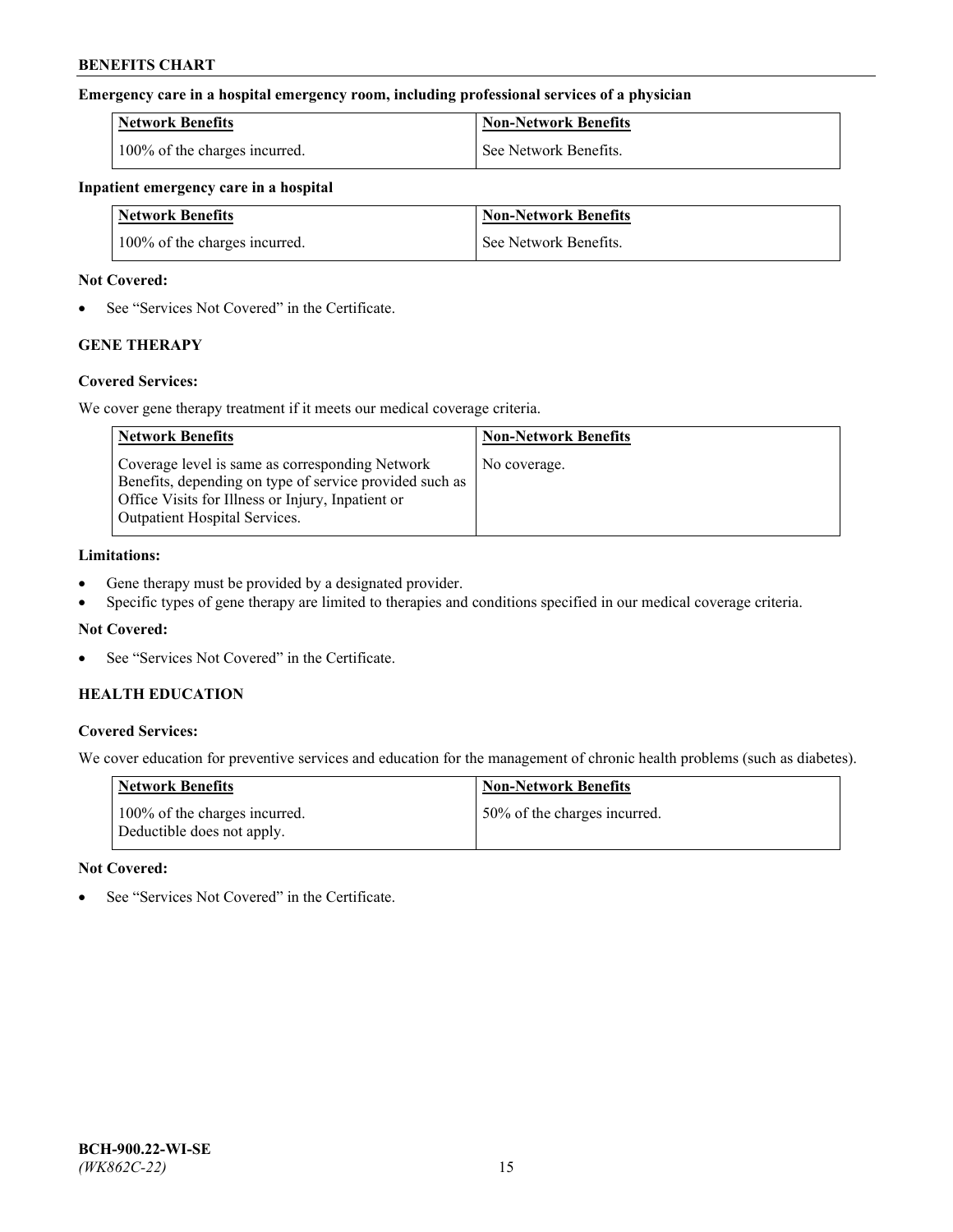# **HOME-BASED COMPREHENSIVE HEALTH RISK ASSESSMENT**

#### **Covered Services:**

If you meet our criteria for coverage, you may qualify for our home-based comprehensive health risk assessment program. The program covers a health assessment with a designated nurse practitioner.

| Network Benefits                                            | <b>Non-Network Benefits</b> |
|-------------------------------------------------------------|-----------------------------|
| 100% of the charges incurred.<br>Deductible does not apply. | No coverage.                |

### **Not Covered:**

See "Services Not Covered" in the Certificate.

# **HOME HEALTH SERVICES**

### **Covered Services:**

We cover skilled nursing services, physical therapy, occupational therapy, speech therapy, respiratory therapy and other therapeutic services, non-routine prenatal and postnatal services, routine postnatal well child visits as described in our medical coverage criteria, phototherapy services for newborns, home health aide services and other eligible home health services when provided in your home, if you are homebound (i.e., unable to leave home without considerable effort due to a medical condition). Lack of transportation does not constitute homebound status. For phototherapy services for newborns and high risk prenatal services, supplies and equipment are included.

We cover total parenteral nutrition/intravenous ("TPN/IV") therapy, equipment, supplies and drugs in connection with IV therapy. IV line care kits are covered under Durable Medical Equipment.

We cover palliative care benefits. Palliative care includes symptom management, education and establishing goals of care. We waive the requirement that you be homebound for a limited number of home visits for palliative care (as shown in this Benefits Chart), if you have a life-threatening, non-curable condition which has a prognosis of survival of two years or less. Additional palliative care visits are eligible under the home health services benefit if you are homebound and meet all other requirements defined in this section.

You do not need to be homebound to receive total parenteral nutrition/intravenous ("TPN/IV") therapy.

Home health services are eligible and covered only when:

- medically necessary; and
- provided as rehabilitative care, terminal care or maternity care; and
- ordered by a physician, and included in the written home care plan.

### **Physical therapy, occupational therapy, speech therapy, respiratory therapy, home health aide services and palliative care**

| <b>Network Benefits</b>       | <b>Non-Network Benefits</b>  |
|-------------------------------|------------------------------|
| 100% of the charges incurred. | 50% of the charges incurred. |

**TPN/IV therapy, skilled nursing services, non-routine prenatal/postnatal services, and phototherapy**

| <b>Network Benefits</b>       | <b>Non-Network Benefits</b>  |
|-------------------------------|------------------------------|
| 100% of the charges incurred. | 50% of the charges incurred. |

Each 24-hour visit (or shifts up to 24-hour visits) equals one visit and counts toward the Maximum visits for all other services shown below. Any visit that lasts less than 24 hours regardless of the length of the visit, will count as one visit toward the Maximum visits for all other services shown below. All visits must be medically necessary and benefit eligible.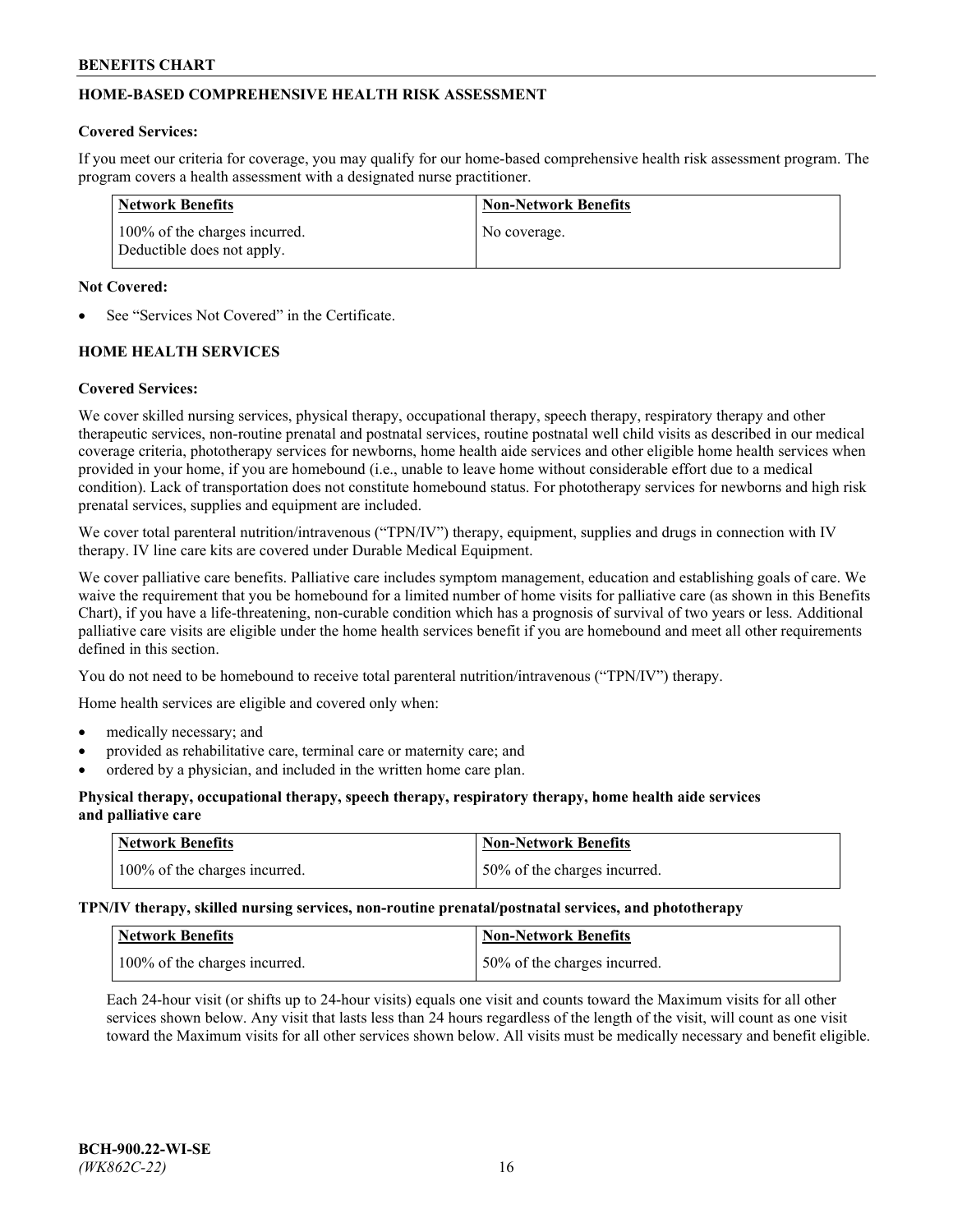## **Routine postnatal well child visit**

| <b>Network Benefits</b>                                     | <b>Non-Network Benefits</b>  |
|-------------------------------------------------------------|------------------------------|
| 100% of the charges incurred.<br>Deductible does not apply. | 50% of the charges incurred. |

#### **Maximum visits for palliative care**

If you are eligible to receive palliative care in the home and you are not homebound, there is a maximum of 12 visits per calendar year.

### **Maximum visits for all services other than palliative care**

| <b>Network Benefits</b>      | <b>Non-Network Benefits</b>  |
|------------------------------|------------------------------|
| 60 visits per calendar year. | 30 visits per calendar year. |

Each visit provided under the Network Benefits and Non-Network Benefits counts toward the maximums shown under both Maximum visits sections. The routine postnatal well child visits do not count toward the visit limit.

#### **Limitations:**

- Home health services are not provided as a substitute for a primary caregiver in the home or as relief (respite) for a primary caregiver in the home. We will not reimburse family members or residents in your home for the above services.
- A service shall not be considered a skilled nursing service merely because it is performed by, or under the direct supervision of, a licensed nurse. Where a service (such as tracheotomy suctioning or ventilator monitoring) or like services, can be safely and effectively performed by a non-medical person (or self-administered), without the direct supervision of a licensed nurse, the service shall not be regarded as a skilled nursing service, whether or not a skilled nurse actually provides the service. The unavailability of a competent person to provide a non-skilled service shall not make it a skilled service when a skilled nurse provides it. Only the skilled nursing component of so-called "blended" services (i.e. services which include skilled and non-skilled components) are covered under this Benefits Chart.

#### **Not Covered:**

- Financial or legal counseling services.
- Housekeeping or meal services in your home.
- Private duty nursing services.
- Services provided by a family member or enrollee, or a resident in the enrollee's home.
- Vocational rehabilitation and recreational or educational therapy. Recreation therapy is therapy provided solely for the purpose of recreation, including, but not limited to: (a) requests for physical therapy or occupational therapy to improve athletic ability, and (b) braces or guards to prevent sports injuries.
- See "Services Not Covered" in the Certificate.

# **HOME HOSPICE SERVICES**

#### **Applicable Definitions:**

**Part-time.** This is up to two hours of service per day, more than two hours is considered continuous care.

**Continuous Care.** This is from two to twelve hours of service per day provided by a registered nurse, licensed practical nurse, or home health aide, during a period of crisis in order to maintain a terminally ill patient at home.

**Appropriate Facility.** This is a nursing home, hospice residence, or other inpatient facility.

**Custodial Care Related to Hospice Services.** This means providing assistance in the activities of daily living and the care needed by a terminally ill patient which can be provided by primary caregiver (i.e., family member or friend) who is responsible for the patient's home care.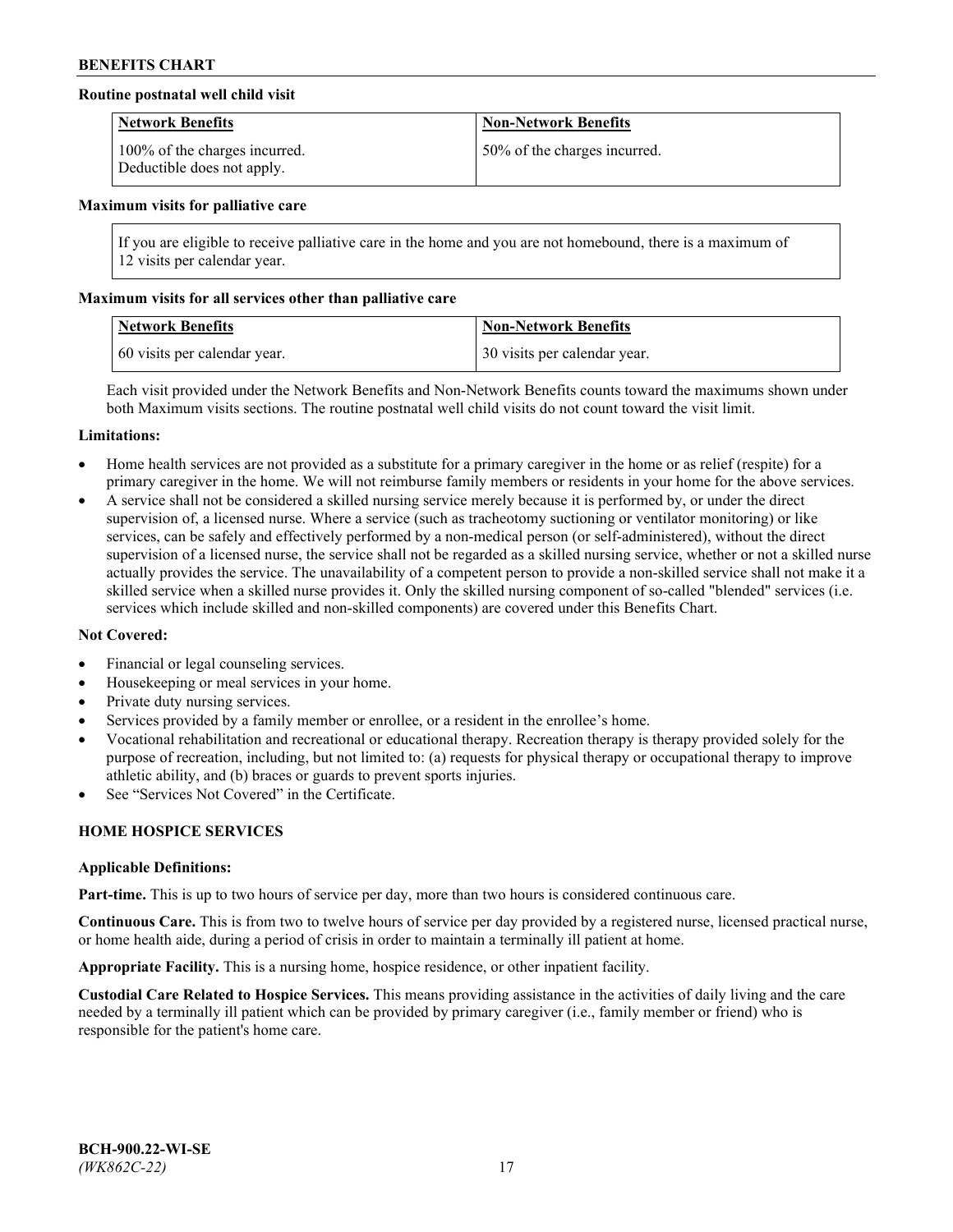### **Covered Services:**

**Home hospice program.** We cover the services described below if you are terminally ill and accepted as a home hospice program participant. You must meet the eligibility requirements of the program, and elect to receive services through the home hospice program. The services will be provided in your home, with inpatient care available when medically necessary as described below. If you elect to receive hospice services, you do so in lieu of curative treatment for your terminal illness for the period you are enrolled in the home hospice program.

**Eligibility:** In order to be eligible to be enrolled in the home hospice program, you must: (1) be a terminally ill patient (prognosis of six months or less); (2) have chosen a palliative treatment focus (i.e., emphasizing comfort and supportive services rather than treatment attempting to cure the disease or condition); and (3) continue to meet the terminally ill prognosis as reviewed by our medical director or his or her designee over the course of care. You may withdraw from the home hospice program at any time.

**Eligible services:** Hospice services include the following services provided in accordance with an approved hospice treatment plan.

- Home health services:
	- o Part-time care provided in your home by an interdisciplinary hospice team (which may include a physician, nurse, social worker, and spiritual counselor) and medically necessary home health services are covered.
	- o One or more periods of continuous care in your home or in a setting which provides day care for pain or symptom management, when medically necessary, will be covered.
- Inpatient services: We cover medically necessary inpatient services.
- Other services:
	- o Respite care is covered for care in your home or in an appropriate facility, to give your primary caregivers (i.e., family members or friends) rest and/or relief when necessary in order to maintain a terminally ill patient at home.
	- o Medically necessary medications for pain and symptom management.
	- o Semi-electric hospital beds and other durable medical equipment are covered.
	- Emergency and non-emergency care is covered.

| Network Benefits              | <b>Non-Network Benefits</b>  |
|-------------------------------|------------------------------|
| 100% of the charges incurred. | 50% of the charges incurred. |

Respite care is limited to 5 days per episode, and respite care and continuous care combined are limited to 30 days.

### **Not Covered:**

- Financial or legal counseling services.
- Housekeeping or meal services in your home.
- Custodial or maintenance care related to hospice services, whether provided in the home or in a nursing home.
- Any service not specifically described as covered services under this home hospice services benefits.
- Any services provided by members of your family or residents in your home.
- See "Services Not Covered" in the Certificate.

## **HOSPITAL AND SKILLED NURSING FACILITY SERVICES**

#### **Covered Services:**

We cover services as described below.

#### **Medical or surgical hospital services**

**Inpatient hospital services:** We cover the following medical or surgical services, for the treatment of acute illness or injury, which require the level of care only provided in an acute care facility. These services must be authorized by a physician.

Inpatient hospital services include: room and board; the use of operating or maternity delivery rooms; intensive care facilities; newborn nursery facilities; general nursing care, anesthesia, laboratory and diagnostic imaging services, radiation therapy, physical therapy, prescription drugs or other medications administered during treatment, blood and blood products (unless replaced), and blood derivatives, and other diagnostic or treatment related hospital services; physician and other professional medical and surgical services provided while in the hospital, including gender confirmation surgery that meets medical coverage criteria.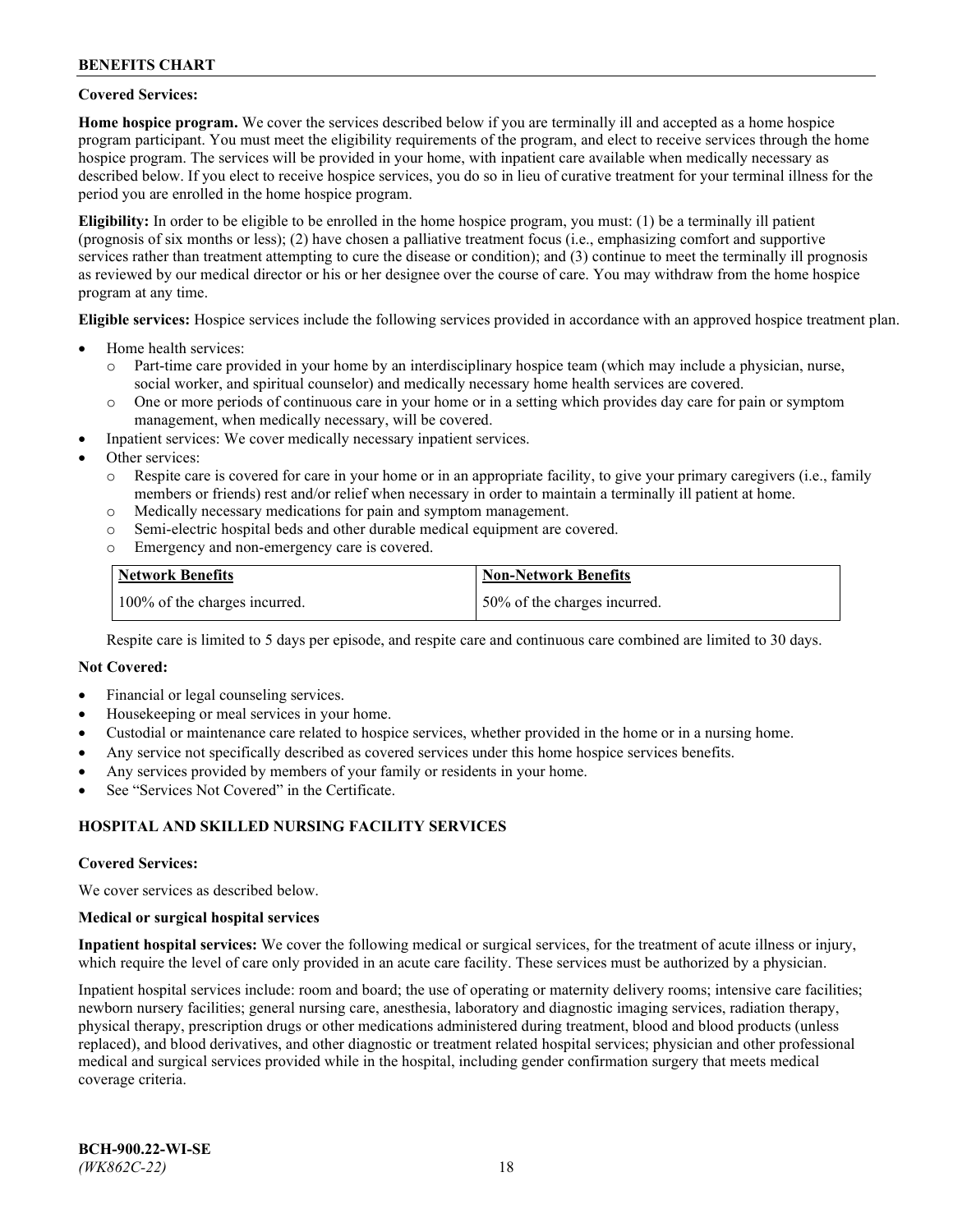We cover, following a vaginal delivery, a minimum of 48 hours of inpatient care for the mother and newborn child. We cover, following a caesarean section delivery, a minimum of 96 hours of inpatient care for the mother and newborn child.

Group health plans and health insurance issuers generally may not, under Federal law, restrict benefits for any hospital length of stay in connection with childbirth for the mother of newborn child to less than 48 hours following a vaginal delivery, or less than 96 hours following a caesarean section. However, Federal law generally does not prohibit the mother's or newborn's attending provider, after consulting with the mother, from discharging the mother or her newborn earlier than 48 hours (or 96 hours as applicable). In any case plans and issuers may not, under Federal law, require that a provider obtain authorization from the plan or the insurance issuer for prescribing a length of stay not in excess of 48 hours (or 96 hours).

| <b>Network Benefits</b>       | <b>Non-Network Benefits</b>  |
|-------------------------------|------------------------------|
| 100% of the charges incurred. | 50% of the charges incurred. |

Each Insured's admission or confinement, including that of a newborn child, is separate and distinct from the admission or confinement of any other Insured.

**Outpatient hospital, ambulatory care or surgical facility services:** We cover the following medical and surgical services, for diagnosis or treatment of illness or injury on an outpatient basis. These services must be authorized by a physician.

Outpatient services include: use of operating rooms, maternity delivery rooms or other outpatient departments, rooms or facilities; and the following outpatient services: general nursing care, anesthesia, laboratory and diagnostic imaging services, radiation therapy, physical therapy, drugs administered during treatment, blood and blood products (unless replaced), and blood derivatives, and other diagnostic or treatment related outpatient services; physician and other professional medical and surgical services provided while an outpatient, including colonoscopies (starting at age 50, or under age 50 for people at high risk of colorectal cancer), and gender confirmation surgery that meets medical coverage criteria.

For Network Benefits, non-emergent, scheduled outpatient Magnetic Resonance Imaging (MRI) and Computed Tomography (CT) must be provided at a designated facility. Your physician or facility will obtain or verify prior authorization for these services, as needed.

To see the benefit level for diagnostic imaging services, laboratory services and physical therapy, see benefits under Diagnostic Imaging Services, Laboratory Services and Physical Therapy in this Benefits Chart.

| <b>Network Benefits</b>       | <b>Non-Network Benefits</b>  |
|-------------------------------|------------------------------|
| 100% of the charges incurred. | 50% of the charges incurred. |

## **Skilled nursing facility care:**

We cover room and board, daily skilled nursing and related ancillary services for post-acute treatment and rehabilitative care of illness or injury that meets medical coverage criteria. Rehabilitation services are limited to services where significant measurable progress is expected to occur within a reasonable period of time.

| Network Benefits                             | <b>Non-Network Benefits</b>                  |
|----------------------------------------------|----------------------------------------------|
| 100% of the charges incurred.                | 50% of the charges incurred.                 |
| Limited to a 30-day maximum per confinement. | Limited to a 30-day maximum per confinement. |

Each day of services provided under the Network Benefits and Non-Network Benefits, combined, applies toward the maximum shown above.

## **Not Covered:**

- Services for items for personal convenience, such as television rental, are not covered.
- See "Services Not Covered" in the Certificate.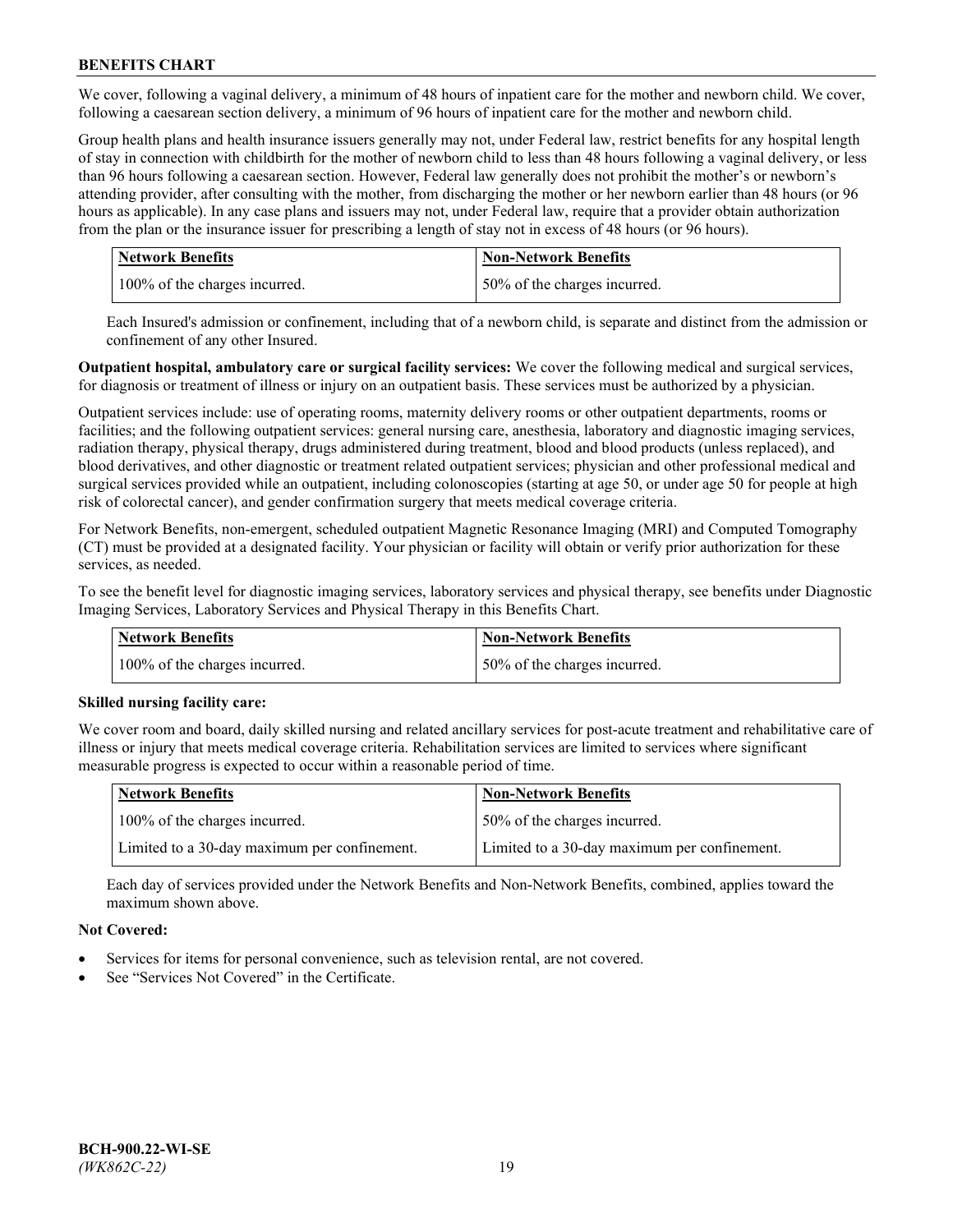# **INFERTILITY DIAGNOSIS**

# **Covered Services:**

We cover the diagnosis of infertility. These services include diagnostic procedures and tests provided in connection with an infertility evaluation, office visits and consultations to diagnose infertility.

| <b>Network Benefits</b>       | <b>Non-Network Benefits</b>  |
|-------------------------------|------------------------------|
| 100% of the charges incurred. | 50% of the charges incurred. |

Coverage is limited to office visits and consultations to diagnose infertility. Treatment is not covered.

# **Not Covered:**

- Infertility/fertility treatment, including, but not limited to, office visits, laboratory services, diagnostic imaging services and fertility drugs; reversal of sterilization; and sperm, ova or embryo acquisition, retrieval or storage; however, we cover office visits and consultations to diagnose infertility.
- Services related to the establishment of surrogate pregnancy and fees for a surrogate. However, pregnancy and maternity services are covered for an Insured under this Benefits Chart, including a surrogate pregnancy.
- See "Services Not Covered" in the Certificate

# **LABORATORY SERVICES**

## **Covered Services:**

We cover laboratory tests when ordered by a provider and provided in a clinic or outpatient hospital facility. This includes blood tests to detect lead exposure in children between the ages of 6 months and 72 months.

To see the benefit level for inpatient hospital or skilled nursing facility services, see benefits under "Inpatient Hospital and Skilled Nursing Facility Services" in this Benefits Chart.

# **Prostate-specific antigen (PSA) testing**

| <b>Network Benefits</b>       | <b>Non-Network Benefits</b>  |
|-------------------------------|------------------------------|
| 100% of the charges incurred. | 50% of the charges incurred. |

## **All other laboratory services**

**Services for illness or injury**

| <b>Network Benefits</b>       | 'Non-Network Benefits        |
|-------------------------------|------------------------------|
| 100% of the charges incurred. | 50% of the charges incurred. |

## **Preventive services**

Laboratory services associated with preventive services are covered at the benefit level shown in the "Preventive Services" section of this Benefits Chart.

## **Not Covered:**

See "Services Not Covered" in the Certificate.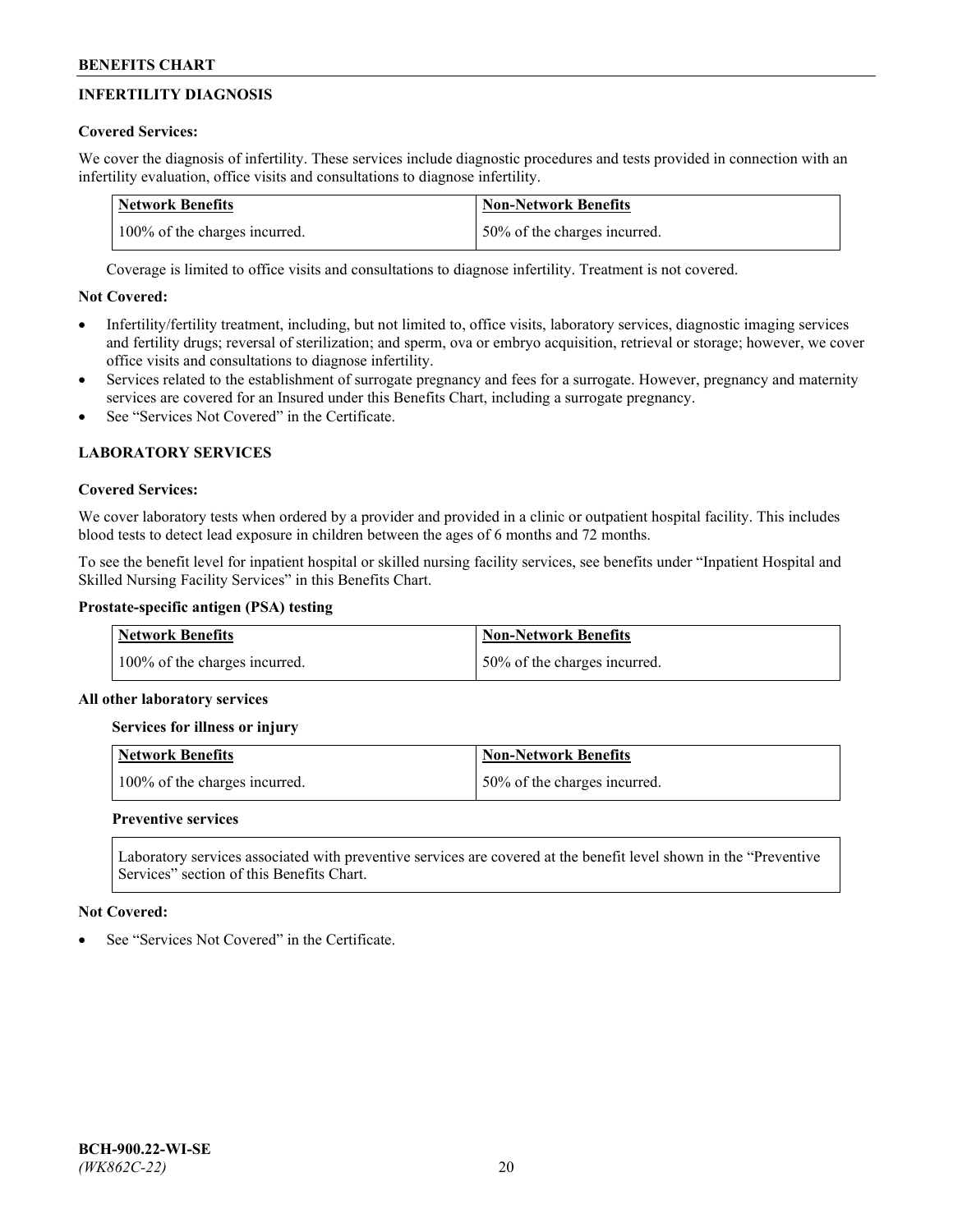# **MASTECTOMY RECONSTRUCTION BENEFIT**

## **Covered Services:**

We cover reconstruction of the breast on which the mastectomy has been performed; surgery and reconstruction of the other breast to produce symmetrical appearance, and prostheses and physical complications of all stages of mastectomy, including lymphedemas.

| <b>Network Benefits</b>                               | <b>Non-Network Benefits</b>                           |
|-------------------------------------------------------|-------------------------------------------------------|
| Coverage level is same as corresponding Network       | Coverage level is same as corresponding Non-Network   |
| Benefits, depending on type of service provided, such | Benefits, depending on type of service provided, such |
| as Office Visits for Illness or Injury, Inpatient or  | as Office Visits for Illness or Injury, Inpatient or  |
| Outpatient Hospital Services.                         | Outpatient Hospital Services.                         |

### **Not Covered:**

See "Services Not Covered" in the Certificate.

# **MEDICATION THERAPY DISEASE MANAGEMENT PROGRAM**

## **Covered Services:**

If you meet our criteria for coverage, you may qualify for our Medication Therapy Disease Management Program.

The program covers consultations with a designated Network pharmacist.

Covered services are based on established medical policies, which are subject to periodic review and modification by the medical directors. These medical policies (medical coverage criteria) are available by calling Member Services, or logging on to your "*my*HealthPartners" account at [healthpartners.com.](http://www.healthpartners.com/)

| Network Benefits                                            | <b>Non-Network Benefits</b> |
|-------------------------------------------------------------|-----------------------------|
| 100% of the charges incurred.<br>Deductible does not apply. | No coverage.                |

### **Not Covered:**

See "Services Not Covered" in the Certificate.

## **OFFICE VISITS FOR ILLNESS OR INJURY**

#### **Covered Services:**

We cover the following when medically necessary: professional medical and surgical services and related supplies, including biofeedback, of physicians and other health care providers; blood and blood products (unless replaced) and blood derivatives.

We cover diagnosis and treatment of illness or injury to the eyes. Where contact or eye glass lenses are prescribed as medically necessary for the post-operative treatment of cataracts or for the treatment of aphakia, acute or chronic corneal pathology, or keratoconus, we cover the initial evaluation, lenses and fitting. Insureds must pay for lens replacement beyond the initial pair.

Services received via video, E-visit or telephone are covered under the "Telehealth/Telemedicine Services" section.

#### **Office visits**

| <b>Network Benefits</b>       | <b>Non-Network Benefits</b>  |
|-------------------------------|------------------------------|
| 100% of the charges incurred. | 50% of the charges incurred. |

**Convenience clinics**

| <b>Network Benefits</b>       | <b>Non-Network Benefits</b>   |
|-------------------------------|-------------------------------|
| 100% of the charges incurred. | 150% of the charges incurred. |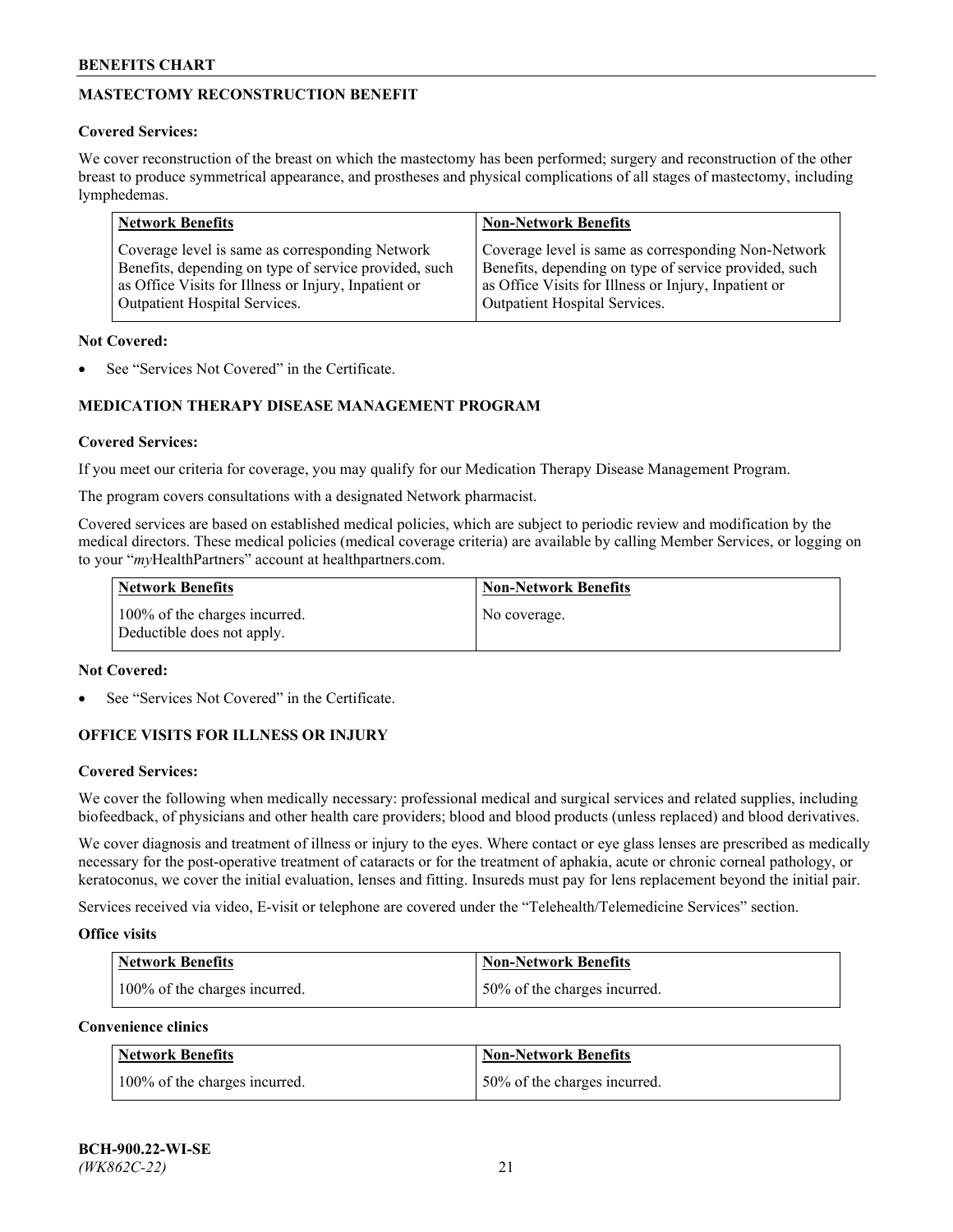### **Injections administered in a physician's office, other than immunizations**

#### **Allergy injections**

| Network Benefits              | Non-Network Benefits         |
|-------------------------------|------------------------------|
| 100% of the charges incurred. | 50% of the charges incurred. |

#### **All other injections**

| <b>Network Benefits</b>       | <b>Non-Network Benefits</b>  |
|-------------------------------|------------------------------|
| 100% of the charges incurred. | 50% of the charges incurred. |

### **Not Covered:**

- Court ordered treatment, except as described in this Benefits Chart. Any resulting court ordered treatment for mental health services will be subject to the Certificate's requirement for medical necessity.
- See "Services Not Covered" in the Certificate.

### **PEDIATRIC EYEWEAR**

### **Covered Services:**

We cover pediatric eyewear for children.

Routine eye exams are covered under the "Preventive Services" section.

| Network Benefits              | <b>Non-Network Benefits</b> |
|-------------------------------|-----------------------------|
| 100% of the charges incurred. | No coverage.                |

#### **Limitations:**

- Coverage under this provision will continue until the end of the month in which the child turns age 19.
- Limited to one of the following per calendar year:
	- o one pair of eyeglasses including one set of prescription lenses, frames from our designated eyewear collection and anti-scratch coating; or
	- o one pair of non-disposable contact lenses; or
	- o a one-year supply of disposable contact lenses.
- Contact lens fittings are limited to two per calendar year.

## **Not Covered:**

- Frames that are not included in our designated eyewear collection. However, one pair of lenses will be covered if an Insured chooses frames outside our designated eyewear collection.
- More than one pair of lenses or frames or non-disposable contacts per calendar year, regardless of the reason. This includes replacement of eyeglasses or contact lenses due to loss, breakage, theft, or change in prescription.
- Safety glasses or goggles for sports or vocational reasons.
- Upgrades including, but not limited to, UV protection and no-line multifocal lenses.
- See "Services Not Covered" in the Certificate.

## **PHYSICAL THERAPY, OCCUPATIONAL THERAPY, SPEECH THERAPY AND OTHER SPECIFIED THERAPIES**

#### **Covered Services:**

We cover the following physical therapy, occupational therapy and speech therapy services:

- Medically necessary rehabilitative care to correct the effects of illness or injury.
- Habilitative care rendered for congenital, developmental or medical conditions which have significantly limited the successful initiation of normal speech and normal motor development.

Massage therapy which is performed in conjunction with other treatment/modalities by a physical or occupational therapist is part of a prescribed treatment plan and is not billed separately is covered.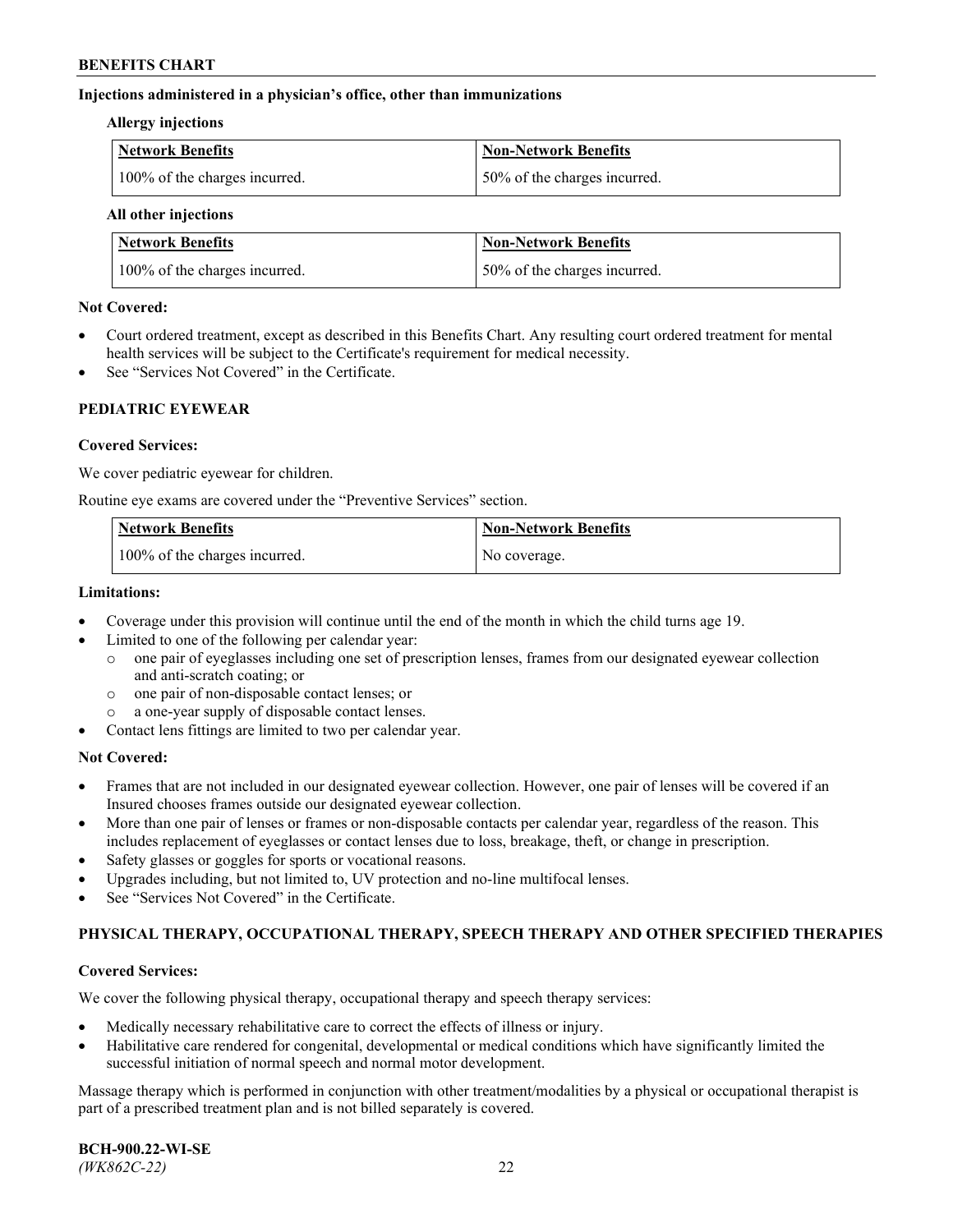We cover services provided in a clinic. To see the benefit level for inpatient hospital or skilled nursing facility services, see benefits under "Inpatient Hospital and Skilled Nursing Facility Services".

### **Rehabilitative care**

| <b>Network Benefits</b>                                                                       | <b>Non-Network Benefits</b>                                                                   |
|-----------------------------------------------------------------------------------------------|-----------------------------------------------------------------------------------------------|
| 100% of the charges incurred.                                                                 | 50% of the charges incurred.                                                                  |
| Physical, Occupational and Speech Therapy are<br>limited to 20 visits each per calendar year. | Physical, Occupational and Speech Therapy are<br>limited to 20 visits each per calendar year. |

#### **In addition to the services provided above, we cover a minimum of:**

- 20 visits per calendar year for pulmonary rehabilitation.
- 36 visits per calendar year for cardiac rehabilitation.
- 30 visits per calendar year for post-cochlear implant aural therapy.
- 20 visits per calendar year for cognitive rehabilitation.

The maximum number of visits is combined for Network Benefits and Non-Network Benefits.

### **Habilitative services**

| <b>Network Benefits</b>                                                                       | <b>Non-Network Benefits</b>                                                                   |
|-----------------------------------------------------------------------------------------------|-----------------------------------------------------------------------------------------------|
| 100% of the charges incurred.                                                                 | 50% of the charges incurred.                                                                  |
| Physical, Occupational and Speech Therapy are<br>limited to 20 visits each per calendar year. | Physical, Occupational and Speech Therapy are<br>limited to 20 visits each per calendar year. |

The maximum number of visits is combined for Network Benefits and Non-Network Benefits.

## **Not Covered:**

- Massage therapy for the purpose of comfort or convenience of the Insured.
- See "Services Not Covered" in the Certificate.

# **PRE-DIABETES DISEASE MANAGEMENT PROGRAM**

# **Covered Services:**

If you meet criteria for coverage, you may qualify for the Pre-Diabetes Disease Management Program through Omada Health. The program covers group health coaching which focuses on weight loss, exercise, behavior modification and health education at select locations determined by the plan.

| <b>Network Benefits</b>                                     | <b>Non-Network Benefits</b> |
|-------------------------------------------------------------|-----------------------------|
| 100% of the charges incurred.<br>Deductible does not apply. | Not applicable.             |

## **Not Covered:**

See "Services Not Covered" in the Certificate.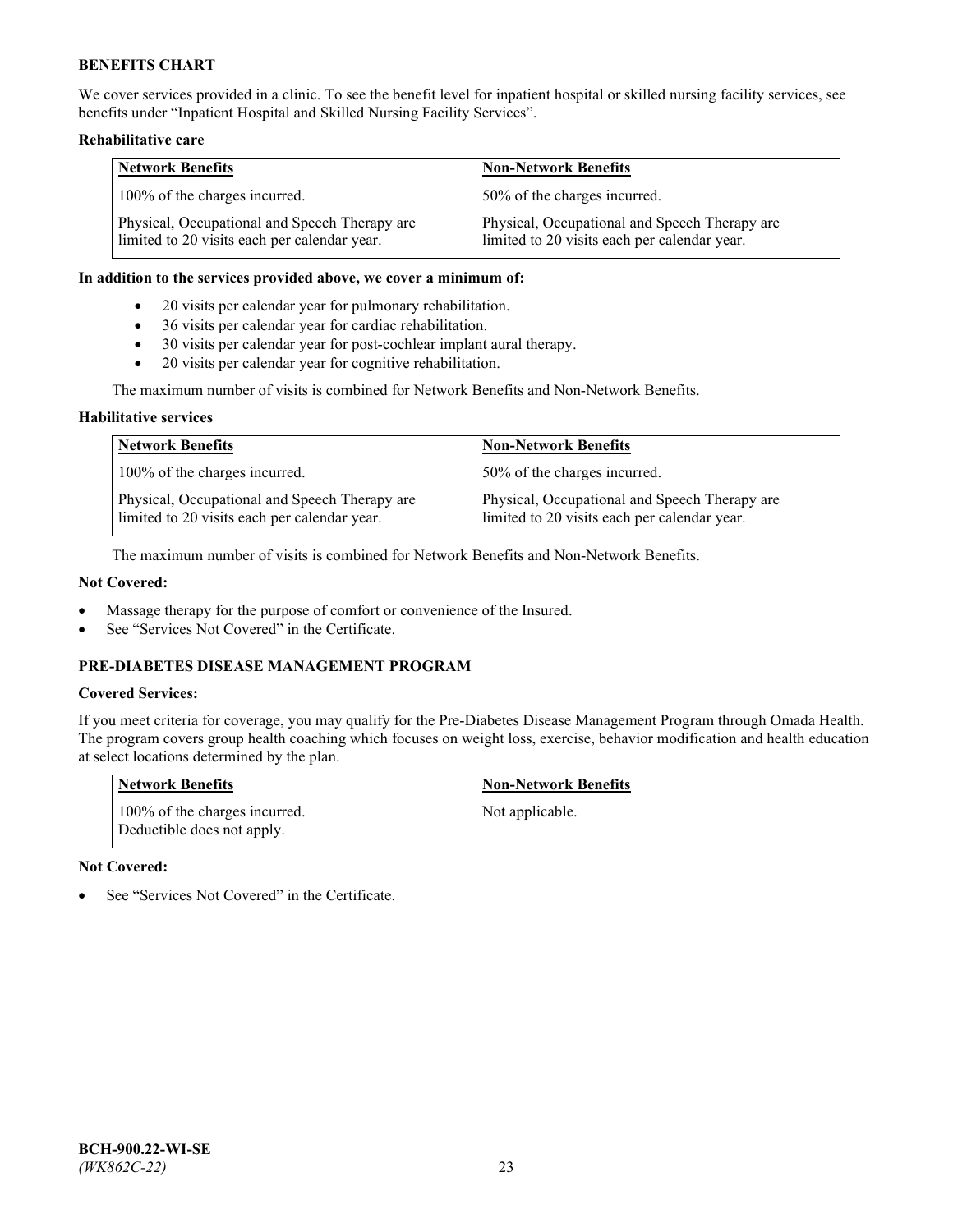# **PRESCRIPTION DRUG SERVICES**

### **Covered Services:**

We cover prescription drugs and medications that can be self-administered or are administered in a physician's office.

We will refill a prescription for eye drops covered under this Benefits Chart if the Insured requests a refill and the original prescription specified that additional quantities would be needed, providing the refill request does not exceed the quantities needed, and the following conditions are met:

- If the Insured requests a 30-day refill supply, the request must be made between 22 and 30 days of the later of (a) the original date that the prescription was distributed to the Insured or (b) the date that the most recent refill was distributed to the Insured; or
- If the Insured requests a 90-day refill supply, the request must be made between 67 and 90 days of the later of (a) the original date that the prescription was distributed to the Insured or (b) the date that the most recent refill was distributed to the Insured.

# **For Network Benefits, drugs and medications must be obtained at a Network pharmacy.**

### **For Non-Network Benefits, drugs and medications must be part of the formulary.**

### **If a copayment is required, you must pay one copayment for each 31-day supply, or portion thereof.**

### **Outpatient drugs (except as specified below)**

| <b>Network Benefits</b>                                                                                                                                      | <b>Non-Network Benefits</b>  |
|--------------------------------------------------------------------------------------------------------------------------------------------------------------|------------------------------|
| Formulary drugs are covered at 100% of the charges<br>incurred.                                                                                              | 50% of the charges incurred. |
| Formulary insulin is considered preventive and is not<br>subject to your deductible. In no event will your cost for<br>a formulary insulin drug exceed \$25. |                              |
| Non-formulary drugs are covered at 80% of the charges<br>incurred.                                                                                           |                              |

**Oral chemotherapy drugs** are included on the specialty drug list. However, you pay the applicable outpatient drug benefit. As required by Wisconsin law, you will not pay higher cost sharing (deductible, copayment or coinsurance) for orally administered chemotherapy drugs than you pay for injected or intravenously administered chemotherapy drugs.

#### **Mail order drugs**

| <b>Network Benefits</b>                                                                                                                                                                                                                                 | <b>Non-Network Benefits</b>                                                                                                |
|---------------------------------------------------------------------------------------------------------------------------------------------------------------------------------------------------------------------------------------------------------|----------------------------------------------------------------------------------------------------------------------------|
| For your convenience, you may also get up to a<br>93-day supply of outpatient prescription drugs that<br>can be self-administered through the designated mail<br>order service.<br>Specialty drugs are not available through the mail<br>order service. | Mail order drugs are only available through the<br>designated mail order service.<br>See Network Mail Order Drugs Benefit. |

## **Specialty drugs that are self-administered**

| <b>Network Benefits</b>                                                                                              | <b>Non-Network Benefits</b> |
|----------------------------------------------------------------------------------------------------------------------|-----------------------------|
| 100% of the charges incurred.                                                                                        | No coverage.                |
| Specialty drugs are limited to drugs on the<br>Specialty drug list and must be obtained from a<br>designated vendor. |                             |

**Oral chemotherapy drugs** are included on the specialty drug list. However, you pay the applicable outpatient drug benefit. As required by Wisconsin law, you will not pay higher cost sharing (deductible, copayment or coinsurance) for orally administered chemotherapy drugs than you pay for injected or intravenously administered chemotherapy drugs.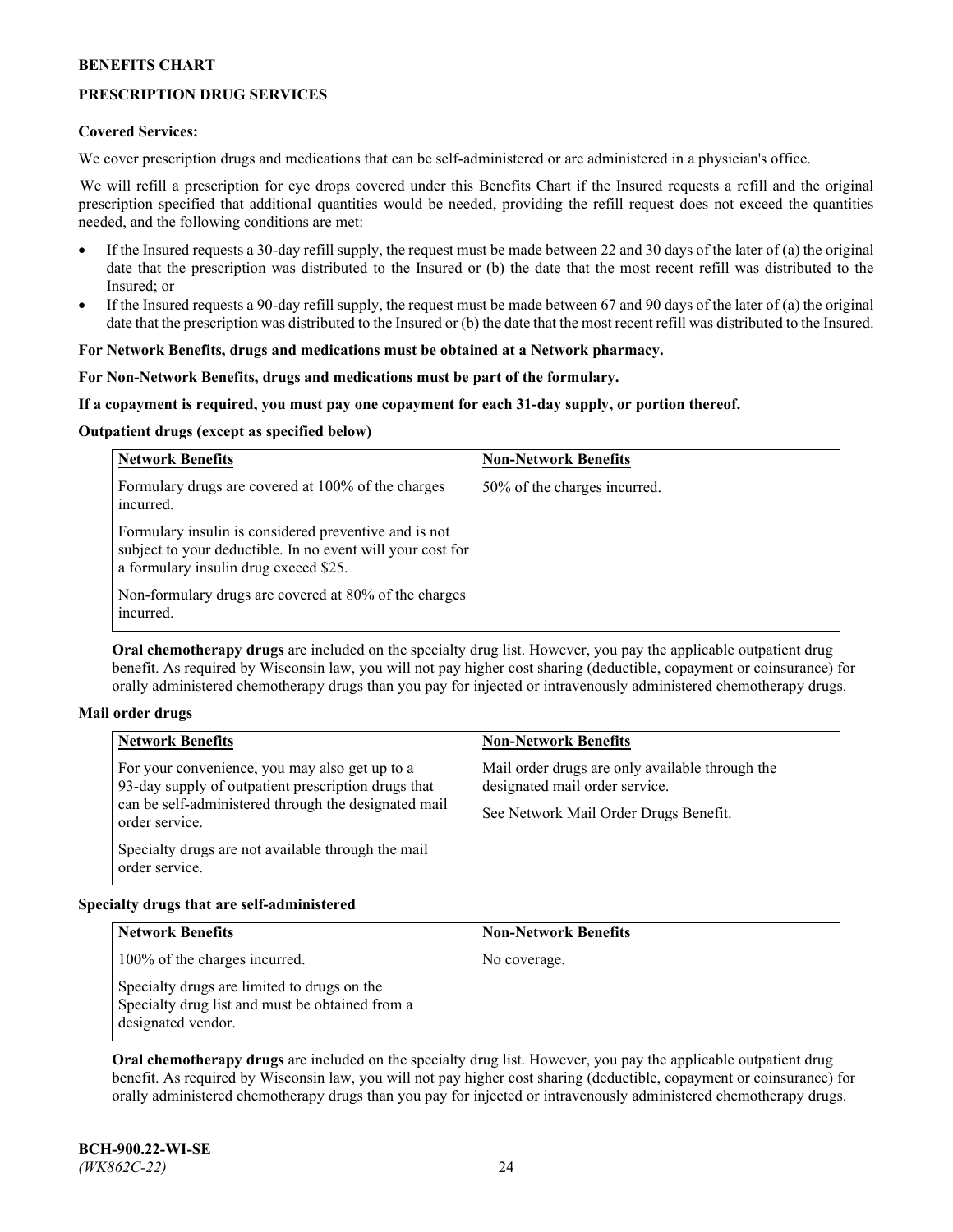**Tobacco cessation drugs.** All FDA approved tobacco cessation drugs are covered.

| Network Benefits                                            | <b>Non-Network Benefits</b>  |
|-------------------------------------------------------------|------------------------------|
| 100% of the charges incurred.<br>Deductible does not apply. | 50% of the charges incurred. |

# **Contraceptive drugs**

| <b>Network Benefits</b>                                                                                                                                         | <b>Non-Network Benefits</b>  |
|-----------------------------------------------------------------------------------------------------------------------------------------------------------------|------------------------------|
| 100% of the charges incurred for formulary drugs.<br>Deductible does not apply.                                                                                 | 50% of the charges incurred. |
| If a physician requests that a non-formulary<br>contraceptive drug be dispensed as written, the drug<br>will be covered at 100%, not subject to the deductible. |                              |

**ACA preventive medications.** We cover preventive medications currently recommended by USPSTF with an A or B rating if they are prescribed by your medical provider and they are listed on our Commercial ACA Preventive Drug List. Preventive medications are subject to periodic review and modification. Changes would be effective in accordance with the federal rules and reflected in our current medical coverage criteria for preventive care services.

| <b>Network Benefits</b>                                     | <b>Non-Network Benefits</b>  |
|-------------------------------------------------------------|------------------------------|
| 100% of the charges incurred.<br>Deductible does not apply. | 50% of the charges incurred. |

# **Limitations:**

- Certain drugs may require prior authorization as indicated on the formulary. HealthPartners may require prior authorization for the drug and also the site where the drug will be provided. Certain drugs are subject to our utilization review process and quantity limits.
- Certain non-formulary drugs require prior authorization. In addition, certain drugs may be subject to any quantity limits applied as part of our trial program. The trial drug program applies to new prescriptions for certain drugs which have high toxicity, low tolerance, high costs and/or high potential for waste. Trial drugs are indicated on the formulary and/or the specialty drug list. Your first fill of a trial drug may be limited to less than a month supply. If the drug is well tolerated and effective, you will receive the remainder of your first month supply.
- If an Insured requests a brand name drug when there is a generic equivalent, the brand name drug will be covered up to the charge that would apply to the generic drug, minus any required copayment. If a physician requests that a brand name drug be dispensed as written, and we determine the brand name drug is medically necessary, the drug will be paid at the nonformulary benefit.
- We may require insureds to try over-the-counter (OTC) drug alternatives before approving more costly formulary prescription drugs.
- Unless otherwise specified in the "Prescription Drug Services" section, you may receive up to a 31-day supply per prescription.
- A 93-day supply will be covered and dispensed only at pharmacies that participate in our extended day supply program.
- New prescriptions to treat certain chronic conditions are limited to a 31-day supply.
- No more than a 31-day supply of specialty drugs will be covered and dispensed at a time unless it's a manufacturer supplied drug that cannot be split that supplies the member with more than a 31-day supply.

**Not Covered:**Replacement of prescription drugs, medications, equipment and supplies due to loss, damage or theft.

- Nonprescription (over-the-counter) drugs or medications, including, but not limited to, vitamins, supplements, homeopathic remedies, and non-FDA approved drugs, unless listed on the formulary and prescribed by a physician or legally authorized health care provider under applicable state and federal law. This exclusion does not include over-thecounter contraceptives for women as allowed under the Affordable Care Act when the Insured obtains a prescription for the item. In addition, if the Insured obtains a prescription, this exclusion does not include aspirin to prevent cardiovascular disease for men and women of certain ages; folic acid supplements for women who may become pregnant; fluoride chemoprevention supplements for children without fluoride in their water source; and iron supplements for children ages 6-12 months who are at risk for anemia.
- All drugs for the treatment of sexual dysfunction.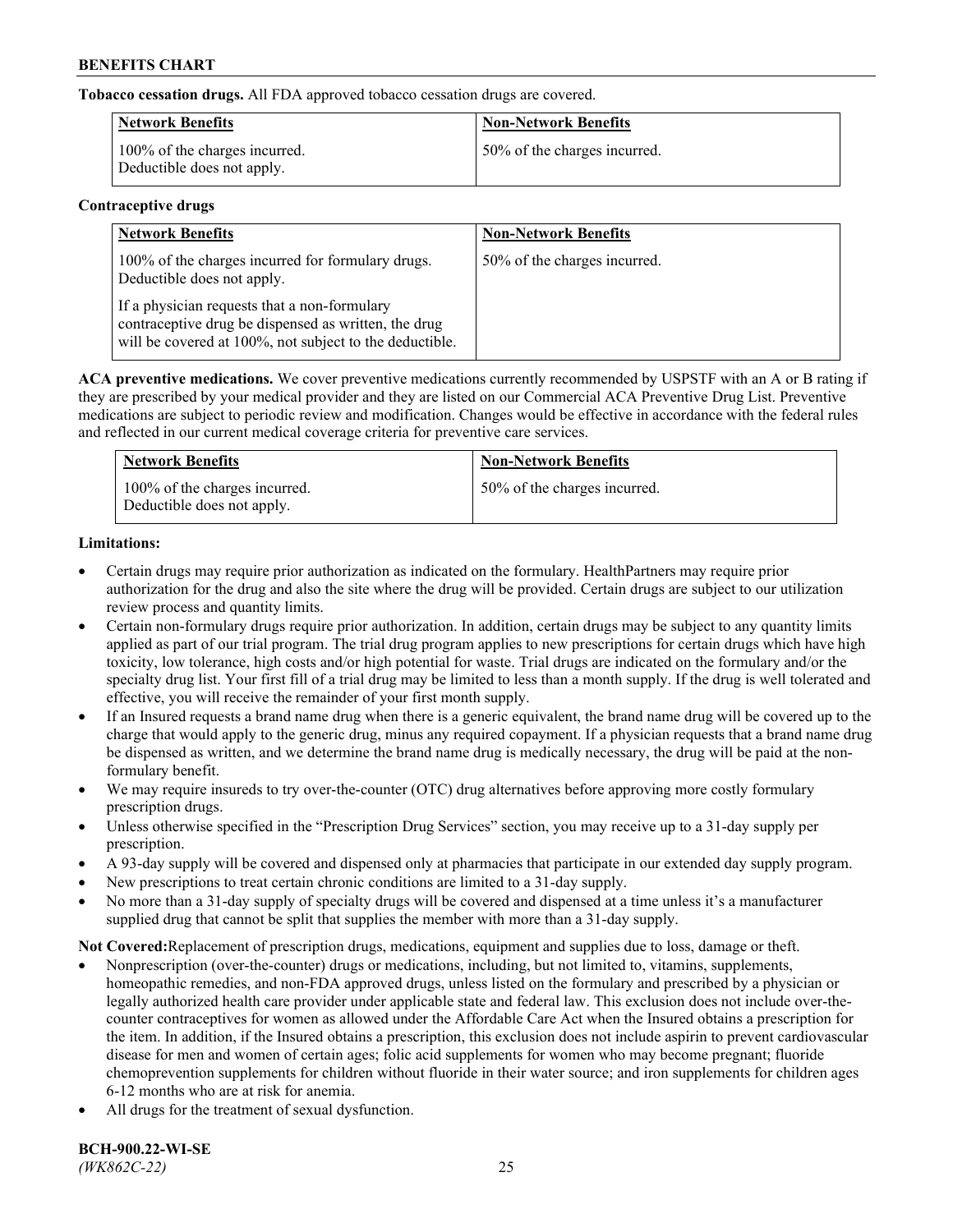- All drugs for the treatment of growth deficiency.
- Fertility drugs.
- Medical cannabis.
- Drugs on the Excluded Drug List. The Excluded Drug List includes select drugs within a therapy class that are not eligible for coverage. This includes drugs that may be excluded for certain indications. The Excluded Drug List is available at [healthpartners.com.](http://www.healthpartners.com/)
- Drugs that are newly approved by the FDA until they are reviewed and approved by HealthPartners Pharmacy and Therapeutics Committee.
- Medical devices approved by the FDA will not be covered under the "Prescription Drug Services" section unless they are on our formulary. Covered medical devices are generally submitted and reimbursed under your medical benefits.
- See "Services Not Covered" in the Certificate.

# **PREVENTIVE SERVICES**

# **Applicable Definitions:**

**Routine Preventive Services** are routine health care services that include screenings, check-ups and counseling to prevent illness, disease or other health problems before symptoms occur.

**Diagnostic Services** are services to help a provider understand your symptoms, diagnose illness and decide what treatment may be needed. They may be the same services that are listed as preventive services, but they are being used as diagnostic services. Your provider will determine if these services are preventive or diagnostic. These services are not preventive if received as part of a visit to diagnose, manage or maintain an acute or chronic medical condition, illness or injury. When that occurs, unless otherwise indicated below, standard deductibles, copayments or coinsurance apply.

# **Covered Services:**

We cover preventive services that meet any of the requirements under the Affordable Care Act (ACA) shown in the bulleted items below. These preventive services are covered at 100% under the Network Benefits with no deductible, copayments or coinsurance. (If a preventive service is not required by the ACA and it is covered at a lower benefit level, it will be specified below.) Preventive benefits mandated under the ACA are subject to periodic review and modification. Changes would be effective in accordance with the federal rules. Preventive services mandated by the ACA include:

- Evidence-based items or services that have in effect a rating of A or B in the current recommendations of the United States Preventive Services Task Force with respect to the individual;
- Immunizations for routine use in children, adolescents, and adults that have in effect a recommendation from the Advisory Committee on Immunization Practices of the Centers for Disease Control and Prevention with respect to the individual;
- With respect to infants, children, and adolescents, evidence-informed preventive care and screenings provided for in comprehensive guidelines supported by the Health Resources and Services Administration; and
- With respect to women, preventive care and screenings provided for in comprehensive guidelines supported by the Health Resources and Services Administration.

Covered services are based on established medical policies, which are subject to periodic review and modification by the medical or dental directors. These medical policies (medical coverage criteria) are available by calling Member Services, or logging on to your "*my*HealthPartners" account at [healthpartners.com.](https://www.healthpartners.com/hp/index.html)

# **ACA and state mandated preventive services are covered as follows:**

**Routine health exams and periodic health assessments.** A physician or health care provider will counsel you as to how often health assessments are needed based on age, sex and health status. This includes screening and counseling for tobacco cessation and all FDA approved tobacco cessation medications including over-the-counter drugs (as shown in the Prescription Drug Services section).

| Network Benefits                                            | <b>Non-Network Benefits</b>  |
|-------------------------------------------------------------|------------------------------|
| 100% of the charges incurred.<br>Deductible does not apply. | 50% of the charges incurred. |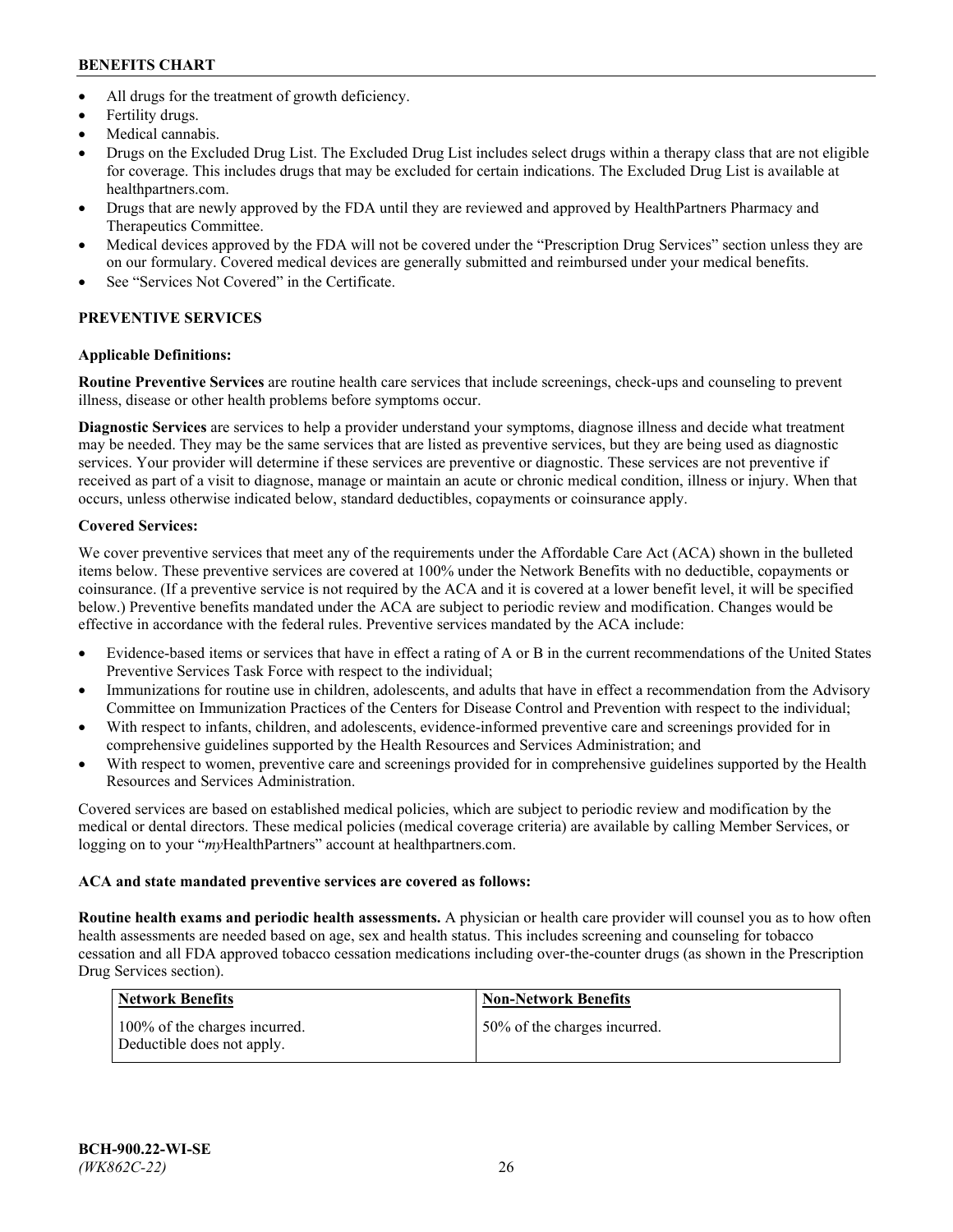**Child health supervision services.** This includes pediatric preventive services such as newborn screenings, appropriate immunizations, developmental assessments and laboratory services appropriate to the age of the child from birth to 72 months and appropriate immunizations to age 18.

| Network Benefits                                            | <b>Non-Network Benefits</b>   |
|-------------------------------------------------------------|-------------------------------|
| 100% of the charges incurred.<br>Deductible does not apply. | 150% of the charges incurred. |

#### **Routine prenatal care and exams**

| Network Benefits                                            | <b>Non-Network Benefits</b>  |
|-------------------------------------------------------------|------------------------------|
| 100% of the charges incurred.<br>Deductible does not apply. | 50% of the charges incurred. |

**Routine postnatal care.** This includes health exams, assessments, education and counseling relating to the period immediately after childbirth.

| Network Benefits                                            | <b>Non-Network Benefits</b>  |
|-------------------------------------------------------------|------------------------------|
| 100% of the charges incurred.<br>Deductible does not apply. | 50% of the charges incurred. |

**Routine screening procedures for cancer.** This includes colorectal screening and other cancer screenings recommended by the USPSTF with an A or B rating. Women's preventive health services below describe additional routine screening procedures for cancer.

| <b>Network Benefits</b>                                     | <b>Non-Network Benefits</b>  |
|-------------------------------------------------------------|------------------------------|
| 100% of the charges incurred.<br>Deductible does not apply. | 50% of the charges incurred. |

**Professional voluntary family planning services.** This includes services to prevent or delay a pregnancy, including counseling and education. Services must be provided by a licensed provider.

| <b>Network Benefits</b>                                     | <b>Non-Network Benefits</b>  |
|-------------------------------------------------------------|------------------------------|
| 100% of the charges incurred.<br>Deductible does not apply. | 50% of the charges incurred. |

#### **Adult immunizations**

| <b>Network Benefits</b>                                     | <b>Non-Network Benefits</b>  |
|-------------------------------------------------------------|------------------------------|
| 100% of the charges incurred.<br>Deductible does not apply. | 50% of the charges incurred. |

**Women's preventive health services.** This includes mammograms, screenings for cervical cancer (pap smears), breast pumps, human papillomavirus (HPV) testing, counseling for sexually transmitted infections, counseling and screening for human immunodeficiency virus (HIV), and all FDA approved contraceptive methods as prescribed by a doctor, sterilization procedures, education and counseling (see the Prescription Drug Services section for coverage of oral contraceptive drugs). We also provide genetic screening for BRCA if someone in your family has the gene or you have a diagnosis of cancer.

The U.S. Preventive Services Task Force (USPSTF) recommends screening mammography, with or without clinical breast examination (CBE), every 1-2 years for women aged 40 and older. For women age 50 and older, we cover an annual mammogram.

| <b>Network Benefits</b>                                     | <b>Non-Network Benefits</b>  |
|-------------------------------------------------------------|------------------------------|
| 100% of the charges incurred.<br>Deductible does not apply. | 50% of the charges incurred. |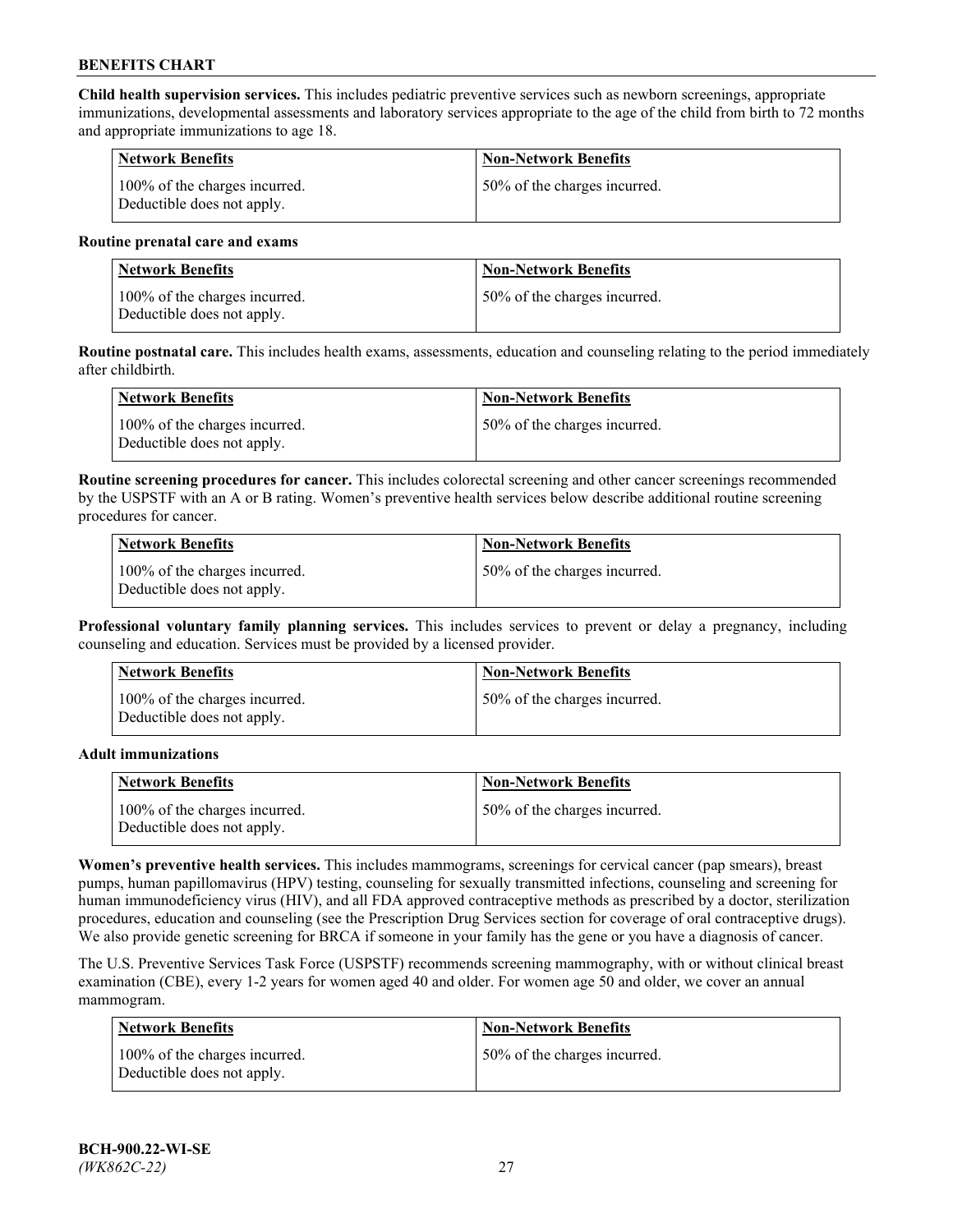**Obesity screening and management.** We cover obesity screening and counseling for all ages during a routine preventive care exam. If you are age 18 or older and have a body mass index of 30 or more, we also cover intensive obesity management to help you lose weight. Your primary care doctor can coordinate these services.

| <b>Network Benefits</b>                                     | <b>Non-Network Benefits</b>  |
|-------------------------------------------------------------|------------------------------|
| 100% of the charges incurred.<br>Deductible does not apply. | 50% of the charges incurred. |

### **In addition to any ACA or state mandated preventive services referenced above, we cover the following eligible services:**

#### **Routine eye and hearing exams**

| <b>Network Benefits</b>                                     | <b>Non-Network Benefits</b>  |
|-------------------------------------------------------------|------------------------------|
| 100% of the charges incurred.<br>Deductible does not apply. | 50% of the charges incurred. |

**Ovarian cancer surveillance test for women who are at risk.** "At risk for ovarian cancer" means (1) having a family history that includes any of the following: one or more first-degree or second-degree relatives with ovarian cancer, clusters of female relatives with breast cancer or nonpolyposis colorectal cancer; or (2) testing positive for BRCA1 or BRCA2 mutations. "Surveillance test for ovarian cancer" means annual screening using CA-125 serum tumor marker testing, transvaginal ultrasound, pelvic examination or other proven ovarian screening tests currently being evaluated by the federal Food and Drug Administration or by the National Cancer Institute.

| <b>Network Benefits</b>                               | <b>Non-Network Benefits</b>                           |
|-------------------------------------------------------|-------------------------------------------------------|
| Coverage level is same as corresponding Network       | Coverage level is same as corresponding Non-Network   |
| Benefits, depending on type of service provided, such | Benefits, depending on type of service provided, such |
| as Diagnostic Imaging Services, Laboratory Services   | as Diagnostic Imaging Services, Laboratory Services   |
| or Office Visits for Illness or Injury, or Preventive | or Office Visits for Illness or Injury, or Preventive |
| Services.                                             | Services.                                             |

**Limitations:**Services are not preventive if received as part of a visit to diagnose, manage or maintain an acute or chronic medical condition, illness or injury. When that occurs, unless otherwise indicated above, standard deductibles, copayments or coinsurance apply.

#### **Not Covered:**

See "Services Not Covered" in the Certificate.

## **TELEHEALTH/TELEMEDICINE SERVICES**

## **Definitions:**

**Telehealth, Telemedicine, or Virtual Care.** This is a means of communication between a health care professional and a patient. This includes the use of secure electronic information, imaging, and communication technologies, including:

- interactive audio or audio-video
- interactive audio with store-and-forward technology
- chat-based and email-based systems
- physician-to-physician consultation
- patient education
- data transmission
- data interpretation
- digital diagnostics (algorithm-enabled diagnostic support)
- digital therapeutics (the use of personal health devices and sensors, either alone or in combination with conventional drug therapies, for disease prevention and management)

#### Services can be delivered:

Synchronously: the patient and health care professional are engaging with one another at the same time; or Asynchronously: the patient and health care professional engage with each other at different points in time.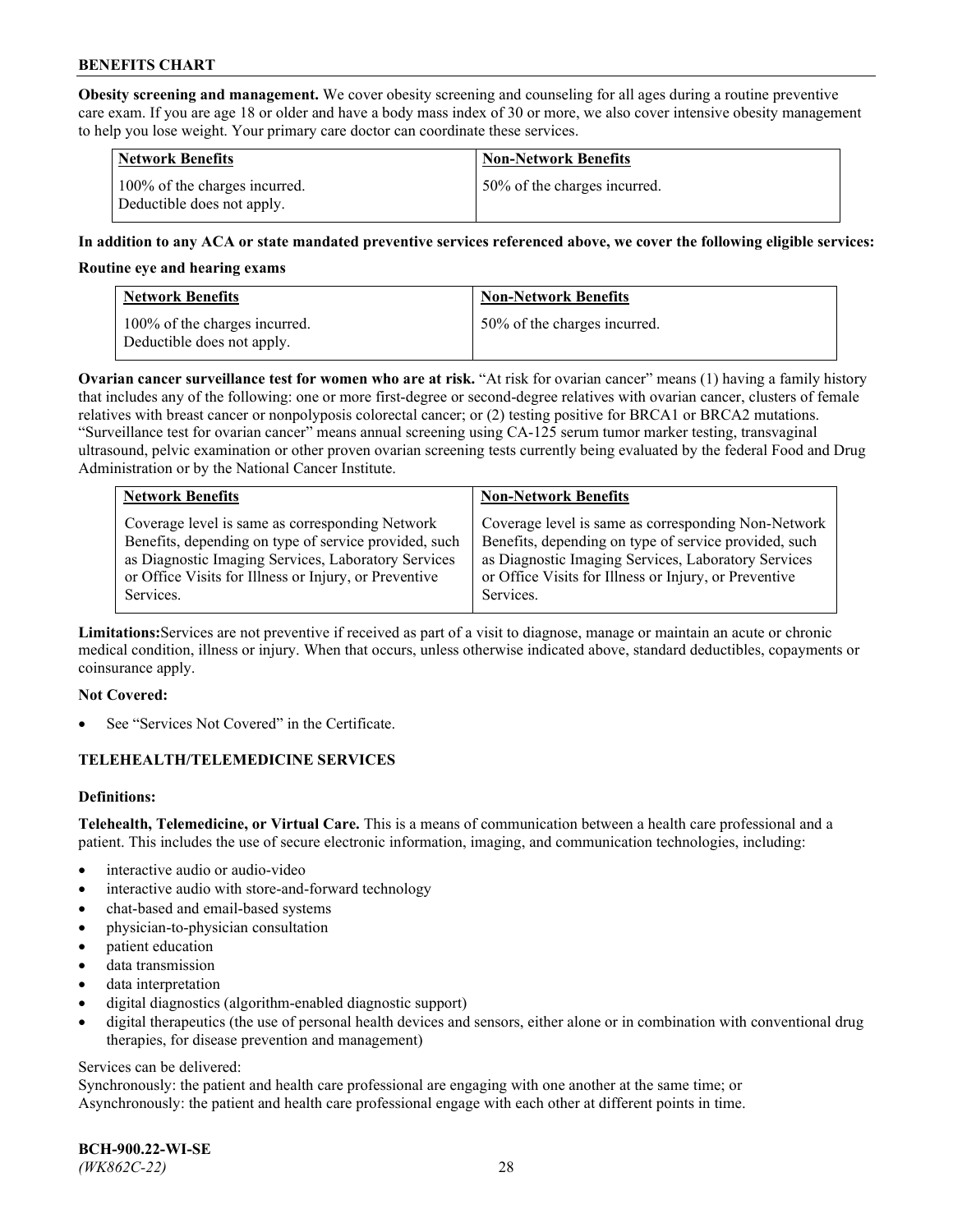**Telephone Visits.** Live, synchronous, interactive encounters over the telephone between a patient and a healthcare provider.

**E-visit or chat-based visits.** Asynchronous online or mobile app encounters to discuss a patient's personal health information, vital signs, and other physiologic data or diagnostic images. The healthcare provider reviews and delivers a consultation, diagnosis, prescription or treatment plan after reviewing the patient's visit information.

**Virtuwell®.** This is an online service for you to receive a diagnosis and treatment for certain conditions, such as a cold, flu, ear pain and sinus infections. You may access the Virtuwell website at [virtuwell.com.](https://www.virtuwell.com/)

**Video Visits.** Live, synchronous, interactive encounters using secure web-based video between a patient and a healthcare provider.

#### **Covered Services:**

The Plan covers the following methods of receiving care for services that would be eligible under the Plan if the service were provided in person.

#### **Scheduled telephone visits**

| <b>Network Benefits</b>       | <b>Non-Network Benefits</b>  |
|-------------------------------|------------------------------|
| 100% of the charges incurred. | 50% of the charges incurred. |

### **E-visits**

### **Access to online care through Virtuwell at [virtuwell.com](https://www.virtuwell.com/)**

| Network Benefits              | <b>Non-Network Benefits</b> |
|-------------------------------|-----------------------------|
| 100% of the charges incurred. | Not applicable.             |

### **All other E-visits**

| Network Benefits              | <b>Non-Network Benefits</b>  |
|-------------------------------|------------------------------|
| 100% of the charges incurred. | 50% of the charges incurred. |

#### **Video visits**

| <b>Network Benefits</b>                                      | <b>Non-Network Benefits</b>                            |
|--------------------------------------------------------------|--------------------------------------------------------|
| Coverage level is same as corresponding Network              | Coverage level is same as corresponding Non-           |
| Benefits, depending on type of service provided, such as     | Network Benefits, depending on type of service         |
| Office Visits for Illness or Injury, Inpatient or Outpatient | provided, such as Office Visits for Illness or Injury, |
| Hospital Services.                                           | Inpatient or Outpatient Hospital Services.             |

#### **Not Covered:**

See "Services Not Covered" in the Certificate.

## **TRANSPLANT SERVICES**

#### **Applicable Definitions:**

**Autologous.** This is when the source of cells is from the individual's own marrow or stem cells.

**Allogeneic.** This is when the source of cells is from a related or unrelated donor's marrow or stem cells.

**Allogeneic Bone Marrow Transplant.** This is when the bone marrow is harvested from the related or unrelated donor and stored. The patient undergoes treatment which includes tumor ablation with high-dose chemotherapy and/or radiation. The bone marrow is reinfused (transplanted).

**Autologous Bone Marrow Transplant.** This is when the bone marrow is harvested from the individual and stored. The patient undergoes treatment which includes tumor ablation with high-dose chemotherapy and/or radiation. The bone marrow is reinfused (transplanted).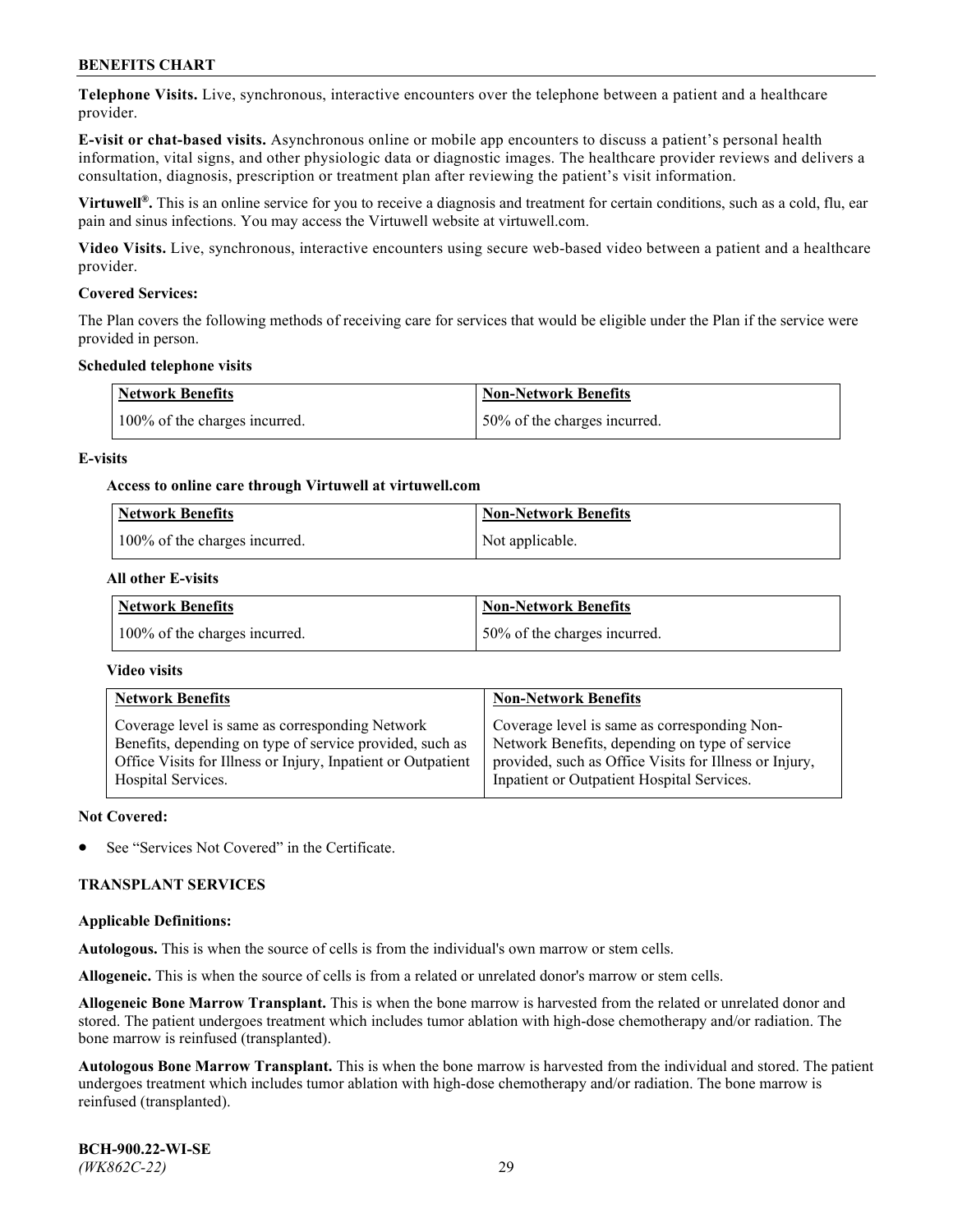**Autologous/Allogeneic Stem Cell Support.** This is a treatment process that includes stem cell harvest from either bone marrow or peripheral blood, tumor ablation with high-dose chemotherapy and/or radiation, stem cell reinfusion, and related care. Autologous/allogeneic bone marrow transplantation and high dose chemotherapy with peripheral stem cell rescue/support are considered to be autologous/allogeneic stem cell support.

**Designated Transplant Center.** This is any health care provider, group or association of health care providers designated by us to provide services, supplies or drugs for specified transplants for our Insureds.

**Transplant Services.** This is transplantation (including retransplants) of the human organs or tissue listed below, including all related post-surgical treatment, follow-up care and drugs and multiple transplants for a related cause. Transplant services do not include other organ or tissue transplants or surgical implantation of mechanical devices functioning as a human organ, except surgical implantation of an FDA approved Ventricular Assist Device (VAD) or total artificial heart, functioning as a temporary bridge to heart transplantation.

Prior authorization is required prior to consultation to support coordination of care and benefits.

### **Covered Services:**

We cover eligible transplant services (as defined above) while you are covered under the Certificate. Transplants that will be considered for coverage are limited to the following:

- Kidney transplants for end-stage disease.
- Cornea transplants for end-stage disease.
- Heart transplants for end-stage disease.
- Lung transplants or heart/lung transplants for: (1) primary pulmonary hypertension; (2) Eisenmenger's syndrome; (3) endstage pulmonary fibrosis; (4) alpha 1 antitrypsin disease; (5) cystic fibrosis; and (6) emphysema.
- Liver transplants for: (1) biliary atresia in children; (2) primary biliary cirrhosis; (3) post-acute viral infection (including hepatitis A, hepatitis B antigen e negative and hepatitis C) causing acute atrophy or post-necrotic cirrhosis; (4) primary sclerosing cholangitis; (5) alcoholic cirrhosis; and (6) hepatocellular carcinoma.
- Allogeneic bone marrow transplants or peripheral stem cell support associated with high dose chemotherapy for: (1) acute myelogenous leukemia; (2) acute lymphocytic leukemia; (3) chronic myelogenous leukemia; (4) severe combined immunodeficiency disease; (5) Wiskott-Aldrich syndrome; (6) aplastic anemia; (7) sickle cell anemia; (8) non-relapsed or relapsed non-Hodgkin's lymphoma; (9) multiple myeloma; and (10) testicular cancer.
- Autologous bone marrow transplants or peripheral stem cell support associated with high-dose chemotherapy for: (1) acute leukemias; (2) non-Hodgkin's lymphoma; (3) Hodgkin's disease; (4) Burkitt's lymphoma; (5) neuroblastoma; (6) multiple myeloma; (7) chronic myelogenous leukemia; and (8) non-relapsed non-Hodgkin's lymphoma.
- Pancreas transplants for simultaneous pancreas-kidney transplants for diabetes, pancreas after kidney, living related segmental simultaneous pancreas kidney transplantation and pancreas transplant alone.

To receive Network Benefits, charges for transplant services must be incurred at a Designated Transplant Center.

The transplant-related treatment provided, including expenses incurred for directly related donor services, shall be subject to and in accordance with the provisions, limitations, maximums and other terms of the Certificate.

Medical and hospital expenses of the donor are covered only when the recipient is an Insured and the transplant and directly related donor expenses have been prior authorized for coverage. Treatment of medical complications that may occur to the donor are not covered. Donors are not considered Insureds, and are therefore not eligible for the rights afforded to Insureds under the Certificate.

The list of eligible transplant services and coverage determinations are based on established medical policies, which are subject to periodic review and modification by the medical director.

| <b>Network Benefits</b>                          | <b>Non-Network Benefits</b>                          |
|--------------------------------------------------|------------------------------------------------------|
| See Network Inpatient Hospital Services Benefit. | See Non-Network Inpatient Hospital Services Benefit. |